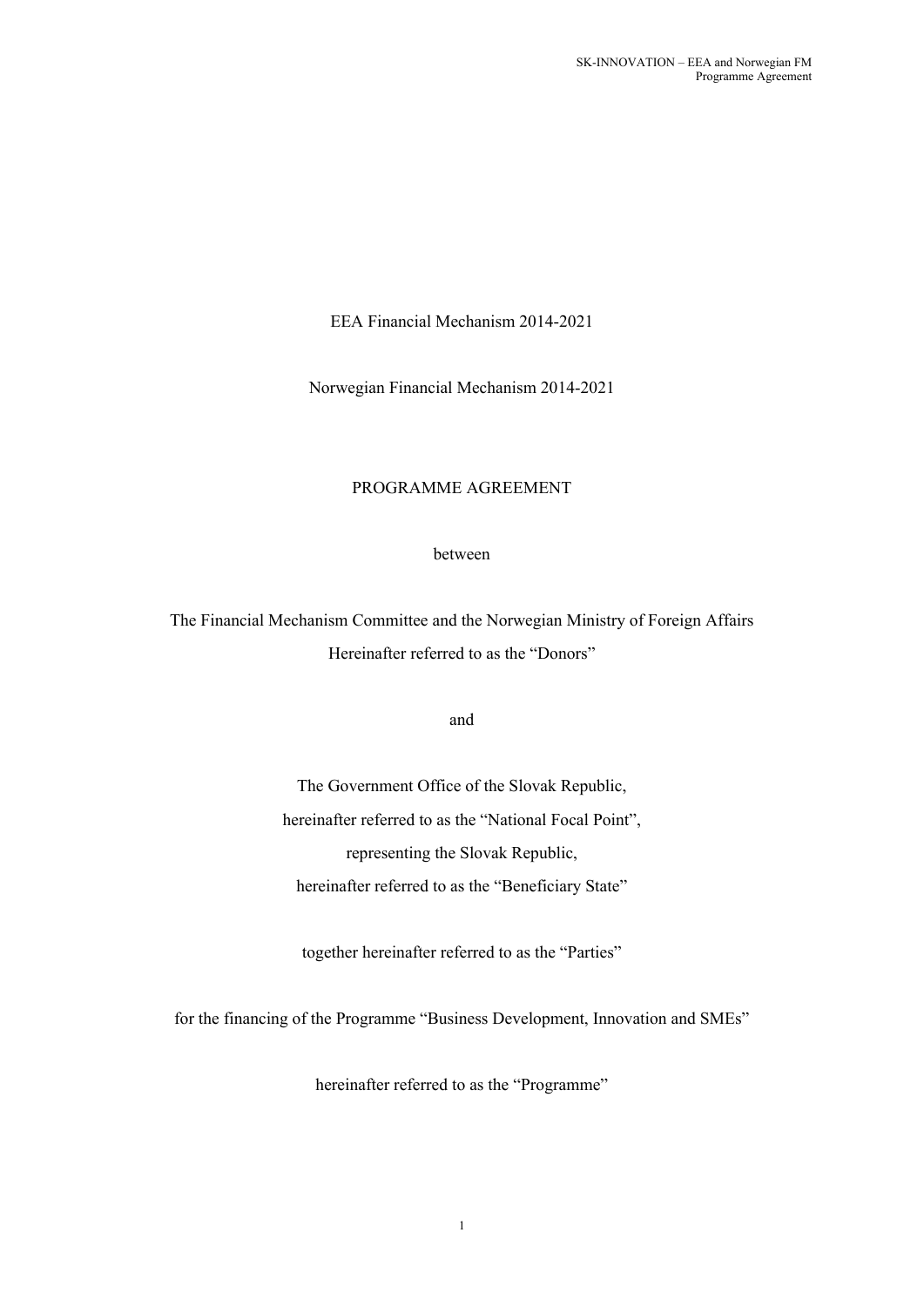# **Chapter 1 Scope, Legal Framework, and Definitions**

# Article 1.1

# Scope

This programme agreement between the Donors and the National Focal Point lays down the rights and obligations of the Parties regarding the implementation of the Programme and the financial contribution from the EEA and the Norwegian Financial Mechanisms 2014-2021 to the Programme.

#### Article 1.2 Legal Framework

1. This programme agreement shall be read in conjunction with the following documents which, together with this programme agreement, constitute the legal framework of the EEA and Norwegian Financial Mechanisms 2014-2021:

(a) the Agreement between the Kingdom of Norway and the European Union on the Norwegian Financial Mechanism 2014-2021 (hereinafter referred to as the "Agreement") and Protocol 38c to the EEA Agreement on the EEA Financial Mechanism 2014- 2021 (hereinafter referred to as "Protocol 38c";

(b) the Regulation on the implementation of the EEA Financial Mechanism 2014-2021 and the Regulation on the implementation of the Norwegian Financial Mechanism 2014-2021 (hereinafter referred to as the "Regulations") issued by the Financial Mechanism Committee in accordance with Article 10(5) of Protocol 38c and by the Norwegian Ministry of Foreign Affairs in accordance with Article 10(5) of the Agreement;

(c) the Memorandum of Understanding on the Implementation of the EEA Financial Mechanism 2014-2021 and the Memorandum of Understanding on the Implementation of the Norwegian Financial Mechanism 2014-2021 (hereinafter referred to as the "MoUs"), entered into between the Donors and the Beneficiary State; and

(d) any guidelines adopted by the Donors in accordance with the Regulations.

2. In case of an inconsistency between this programme agreement and the Regulations, the Regulations shall prevail.

3. The legal framework is binding for the Parties. An act or omission by a Party to this programme agreement that is incompatible with the legal framework constitutes a breach of this programme agreement by that Party.

#### Article 1.3 Definitions

Terms used and institutions and documents referred to in this programme agreement shall be understood in accordance with the Regulations, in particular Article 1.6 thereof, and the legal framework referred to in Article 1.2 of this programme agreement.

#### Article 1.4

#### Annexes and hierarchy of documents

1. Annexes attached hereto form an integral part of this programme agreement. Any reference to this programme agreement includes a reference to its annexes unless otherwise stated or clear from the context.

2. The provisions of the annexes shall be interpreted in a manner consistent with this programme agreement. Should the meaning of any provision of the said annexes, so interpreted, remain inconsistent with this programme agreement, the provisions of the annexes shall prevail, provided that these provisions are compatible with the Regulations.

3. Commitments, statements and guarantees, explicit as well as implicit, made in the preparation of the programme are binding for the National Focal Point and the Programme Operator unless otherwise explicitly stipulated in the annexes to this programme agreement.

## **Chapter 2 The Programme**

#### Article 2.1 Co-operation

1. The Parties shall take all appropriate and necessary measures to ensure fulfilment of the obligations and objectives arising out of this programme agreement.

2. The Parties agree to provide all information necessary for the good functioning of this programme agreement and to apply the principles of implementation as set out in the Regulation.

3. The Parties shall promptly inform each other of any circumstances that interfere or threaten to interfere with the successful implementation of the Programme.

4. In executing this programme agreement the Parties declare to counteract corrupt practices. Further, they declare not to accept, either directly or indirectly, any kind of offer, gift, payments or benefits which would or could be construed as illegal or corrupt practice. The Parties shall immediately inform each other of any indication of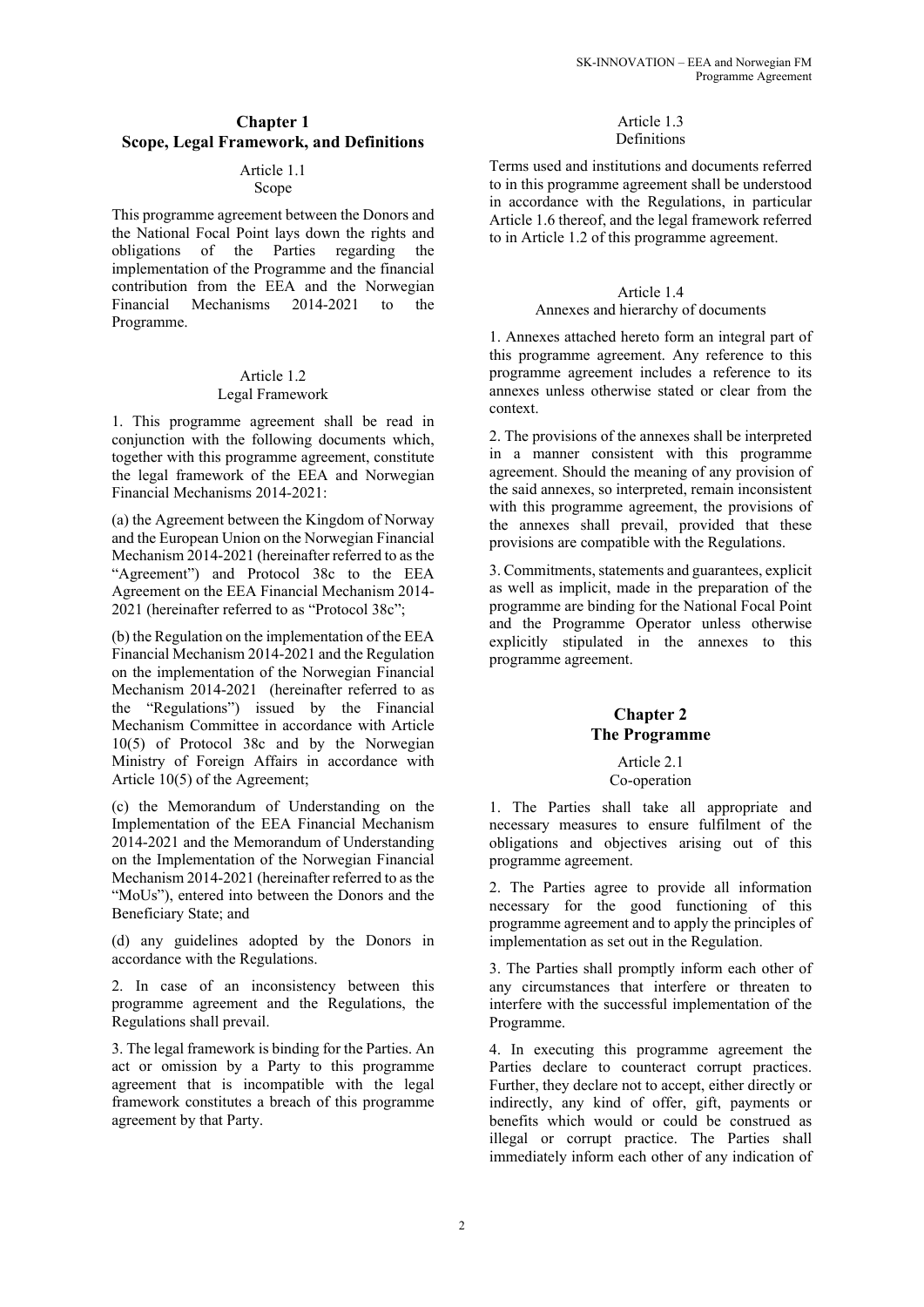corruption or misuse of resources related to this programme agreement.

#### Article 2.2 Main responsibilities of the Parties

1. The National Focal Point is responsible and accountable for the overall management of the EEA and Norwegian Financial Mechanisms 2014-2021 in the Beneficiary State and for the full and correct implementation of this programme agreement. In particular, the National Focal Point undertakes to:

(a) comply with its obligations stipulated in the Regulations and this programme agreement;

(b) ensure that the Certifying Authority, the Audit Authority, the Irregularities Authority and the Programme Operator properly perform the tasks assigned to them in the Regulations, this programme agreement and the programme implementation agreement;

(c) take all necessary steps to ensure that the Programme Operator is fully committed and able to implement and manage the Programme;

(d) take the necessary measures to remedy irregularities in the implementation of the Programme and ensure that the Programme Operator takes appropriate measures to remedy irregularities in Projects within the Programme, including measures to recover misspent funds;

(e) make all the necessary and appropriate arrangements in order to strengthen or change the way the Programme is managed.

2. The Donors shall, subject to the rules stipulated in the legal framework referred to in Article 1.2 of this programme agreement, make available to the Beneficiary State a financial contribution (hereinafter referred to as "the programme grant") to be used exclusively to finance the eligible cost of the Programme.

#### Article 2.3

#### Objective and outcomes of the Programme

1. This programme agreement sets out the objective, outcome(s), outputs, indicators and targets for the Programme.

2. The National Focal Point shall ensure that the Programme Operator implements and completes the Programme in accordance with the objective, outcome(s), outputs, indicators and targets set for the Programme.

#### Article 2.4 Programme grant

1. The maximum amount of the programme grant, the programme grant rate, and the estimated eligible cost of the Programme shall be as specified in this programme agreement.

2. The Programme is supported by grants from both the EEA and the Norwegian Financial Mechanism. Nevertheless, this programme agreement may contain provisions applicable only to the support from the EEA Financial Mechanism and/or provisions applicable only to the support from the Norwegian Financial Mechanism.

3. The financial plan annexed to this programme agreement shall:

(a) contain a breakdown between the Programme's budget headings;

(b) contain a breakdown between the support from the EEA Financial Mechanism and the Norwegian Financial Mechanism;

(c) indicate the agreed advance payment, if any.

4. The management cost of the Programme Operator shall not exceed the amount specified in this programme agreement.

#### Article 2.5

Special conditions and programme specific rules

1. This programme agreement shall list any conditions set by the Donors with reference to paragraph 2 of Article 6.3 of the Regulations. The National Focal Point shall ensure compliance with these conditions and take the necessary steps to ensure their fulfilment.

2. The National Focal Point shall ensure compliance with any other programme specific rules laid down in this programme agreement.

#### Article 2.6

#### Programme implementation agreement

With reference to Article 6.8 of the Regulations and without prejudice to paragraph 2 thereof, the National Focal Point shall, before any payment is made to the Programme, sign a programme implementation agreement with the Programme Operator. The National Focal Point shall notify the Donors of such signing.

# Article 2.7

# Reporting

The National Focal Point shall ensure that the Programme Operator provides financial reports, annual programme reports and a final programme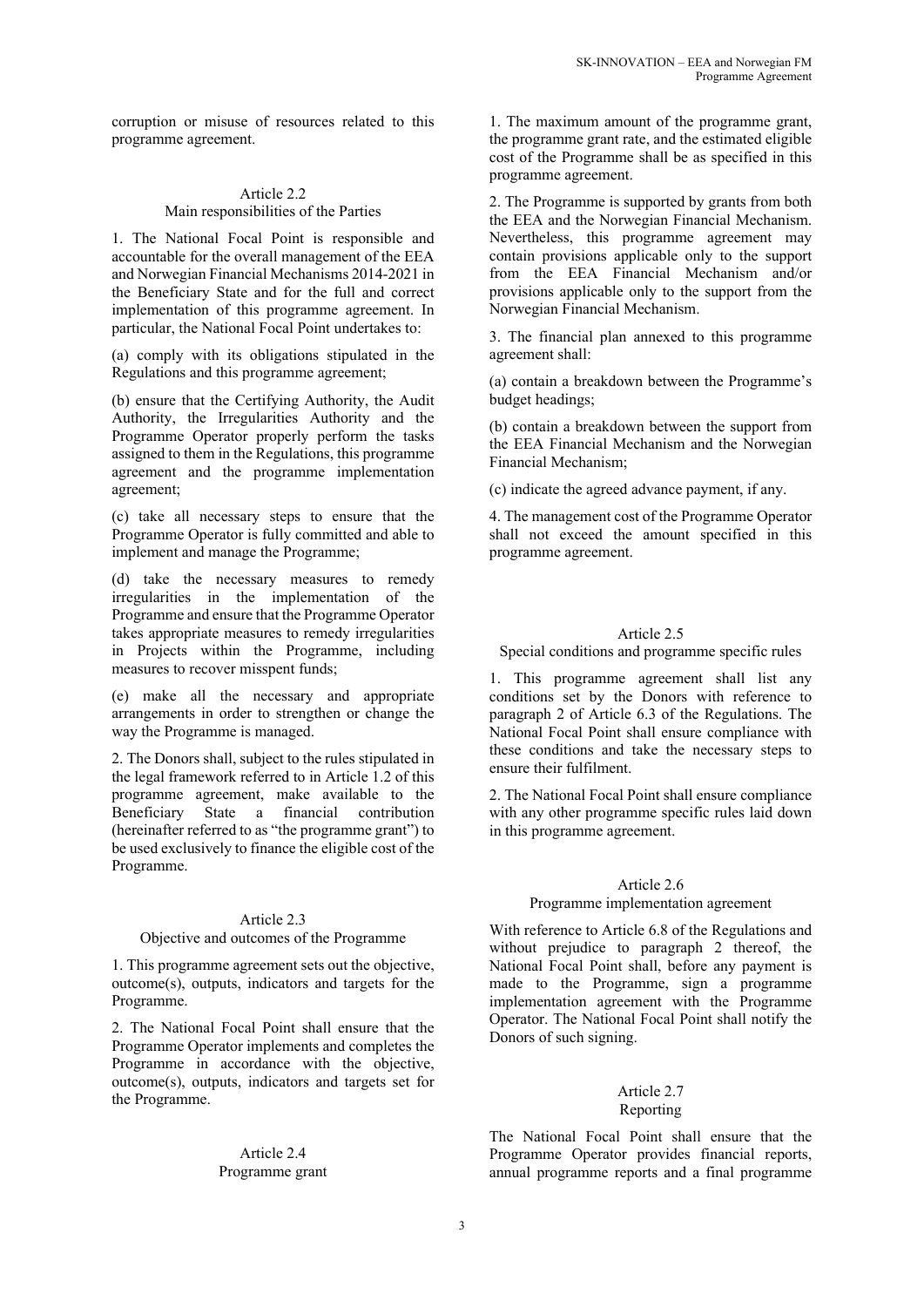report in accordance with Chapter 9 and Articles 6.11 and 6.12 of the Regulations as well as statistical reporting in accordance with guidelines adopted by the Donors.

#### Article 2.8 External monitoring

The external monitoring and audit referred to in Articles 11.1, 11.2, 11.3 and 11.4 of the Regulations shall not in any way relieve the National Focal Point or the Programme Operator of their obligations under the legal framework regarding monitoring of the Programme and/or its projects, financial control and audit.

#### Article 2.9 Modification of the Programme

1. Unless otherwise explicitly stipulated in this programme agreement, any modification of the Programme is subject to prior approval by the Donors.

2. Programme specific exceptions from paragraph 1, if any, are set in the annexes to this programme agreement.

3. Expenditures incurred in breach of this article are not eligible.

4. Should there be a doubt as to whether the proposed modifications require approval by the Donors, the National Focal Point shall consult the Donors before such modifications take effect.

5. Requests for modifications shall be submitted and assessed in accordance with Article 6.9 of the Regulations.

#### Article 2.10 Communication

1. All communication to the Donors regarding this programme agreement shall take place in English and be directed to the Financial Mechanism Office (hereinafter referred to as the FMO), which represents the Donors towards the National Focal Point and the Programme Operator in relation to the implementation of the Programme.

2. To the extent that original documents are not available in the English language, the documents shall be accompanied by full and accurate translations into English. The National Focal Point shall bear the responsibility for the accuracy of the translation that it provides and the possible consequences that might arise from any inaccurate translations.

# Article 2.11

# Contact information

1. The contact information of the Programme Operator is as specified in this programme agreement.

2. The contact information for the Donors and the Financial Mechanism Office are:

Financial Mechanism Office Att: Director EFTA Secretariat Rue Joseph II, 12-16 1000 Brussels Telephone: +32 (0)2 286 1701 Telefax (general): +32 (0)2 211 1889 E-mail: fmo@efta.int

3. Changes of or corrections to the contact information referred to in this article shall be given in writing without undue delay by the Parties to this programme agreement.

# Article 2.12

# Representations and Warranties

1. This programme agreement and the awarding of the programme grant is based on information provided by, through, or on behalf of the National Focal Point to the Donors prior to the signing of this programme agreement.

2. The National Focal Point represents and warrants that the information provided by, through, or on behalf of the National Focal Point, in connection with the implementation or conclusion of this programme agreement are authentic, accurate and complete.

# **Chapter 3 Projects**

#### Article 3.1

#### Selection of projects and award of grants

1. The National Focal Point shall ensure that the Programme Operator selects projects in accordance with Chapter 7 of the Regulations and this programme agreement.

2. Eligibility of project promoters and project partners is stipulated in Article 7.2 of the Regulations and, in accordance with paragraph 4 thereof, subject only to the limitations stipulated in this programme agreement.

3. Pre-defined projects shall be outlined in this programme agreement.

4. The National Focal Point shall take proactive steps to ensure that the Programme Operator complies fully with Article 7.5 of the Regulations.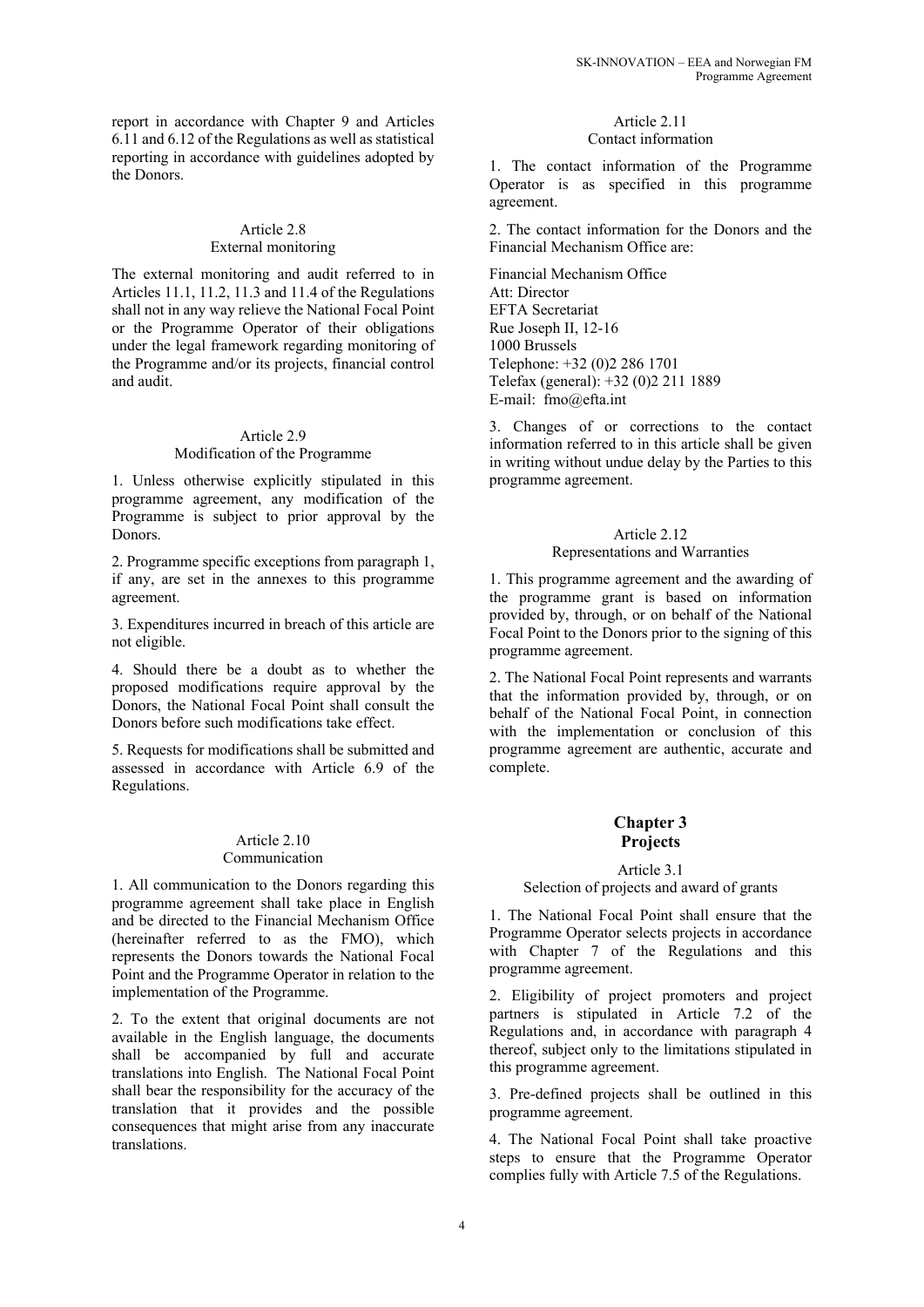# Article 3.2

# Project contract

1. For each approved project a project contract shall be concluded between the Programme Operator and the Project Promoter.

2. In cases where a project contract cannot, due to provisions in the national legislation, be made between the Programme Operator and the Project Promoter, the Beneficiary State may instead issue a legislative or administrative act of similar effect and content.

3. The content and form or the project contract shall comply with Article 7.6 of the Regulations.

4. The National Focal Point shall ensure that the obligations of the Project Promoter under the project contract are valid and enforceable under the applicable law of the Beneficiary State.

## Article 3.3

#### Project partners and partnership agreements

1. A project may be implemented in a partnership between the Project Promoter and project partners as defined in paragraph 1(w) of Article 1.6 of the Regulations. If a project is implemented in such a partnership, the Project Promoter shall sign a partnership agreement with the project partners with the content and in the form stipulated in Article 7.7 of the Regulations.

2. The partnership agreement shall be in English if one of the parties to the agreement is an entity from the Donor States.

3. The eligibility of expenditures incurred by a project partner is subject to the same limitations as would apply if the expenditures were incurred by the Project Promoter.

4. The creation and implementation of the relationship between the Project Promoter and the project partner shall comply with the applicable national and European Union law on public procurement as well as Article 8.15 of the Regulations.

5. The National Focal Point shall ensure that the Programme Operator verifies that the partnership agreement complies with this article. A draft partnership agreement or letter of intent shall be submitted to the Programme Operator before the signing of the project contract.

# **Chapter 4 Finance**

Article 4.1 Eligible expenditures

1. Subject to Article 8.7 of the Regulations, eligible expenditures of this Programme are:

(a) management costs of the Programme Operator in accordance with the detailed budget in the financial plan;

(b) payments to projects within this Programme in accordance with the Regulations, this programme agreement and the project contract.

2. Eligible expenditures of projects are those actually incurred by the Project Promoter or project partners, meet the criteria set in Article 8.2 of the Regulations and fall within the categories and fulfil the conditions of direct eligible expenditure set in Article 8.3 of the Regulations, the conditions regarding the use of standard scales of unit costs set in Article 8.4 of the Regulations as well as indirect costs in accordance with Article 8.5 of the Regulations.

3. The first date of eligibility of expenditures in projects shall be set in the project contract in accordance with Article 8.13 of the Regulations. The first date of eligibility of any pre-defined projects shall be no earlier than the date on which the National Focal Point notifies the Donors of a positive appraisal of the pre-defined projects by the Programme Operator in accordance with paragraph 3 of Article 6.5 of the Regulations.

4. The maximum eligible costs of the categories referred to in paragraph 1 are set in this programme agreement. Programme specific rules on the eligibility of expenditure set in this programme agreement shall be complied with.

# Article 4.2

#### Proof of expenditure

Costs incurred by Programme Operators, Project Promoters and project partners shall be supported by documentary evidence as required in Article 8.12 of the Regulations.

# Article 4.3

# Payments

1. Payments to the Programme shall be made when all relevant conditions for payments stipulated in this programme agreement and the Regulations have been fulfilled.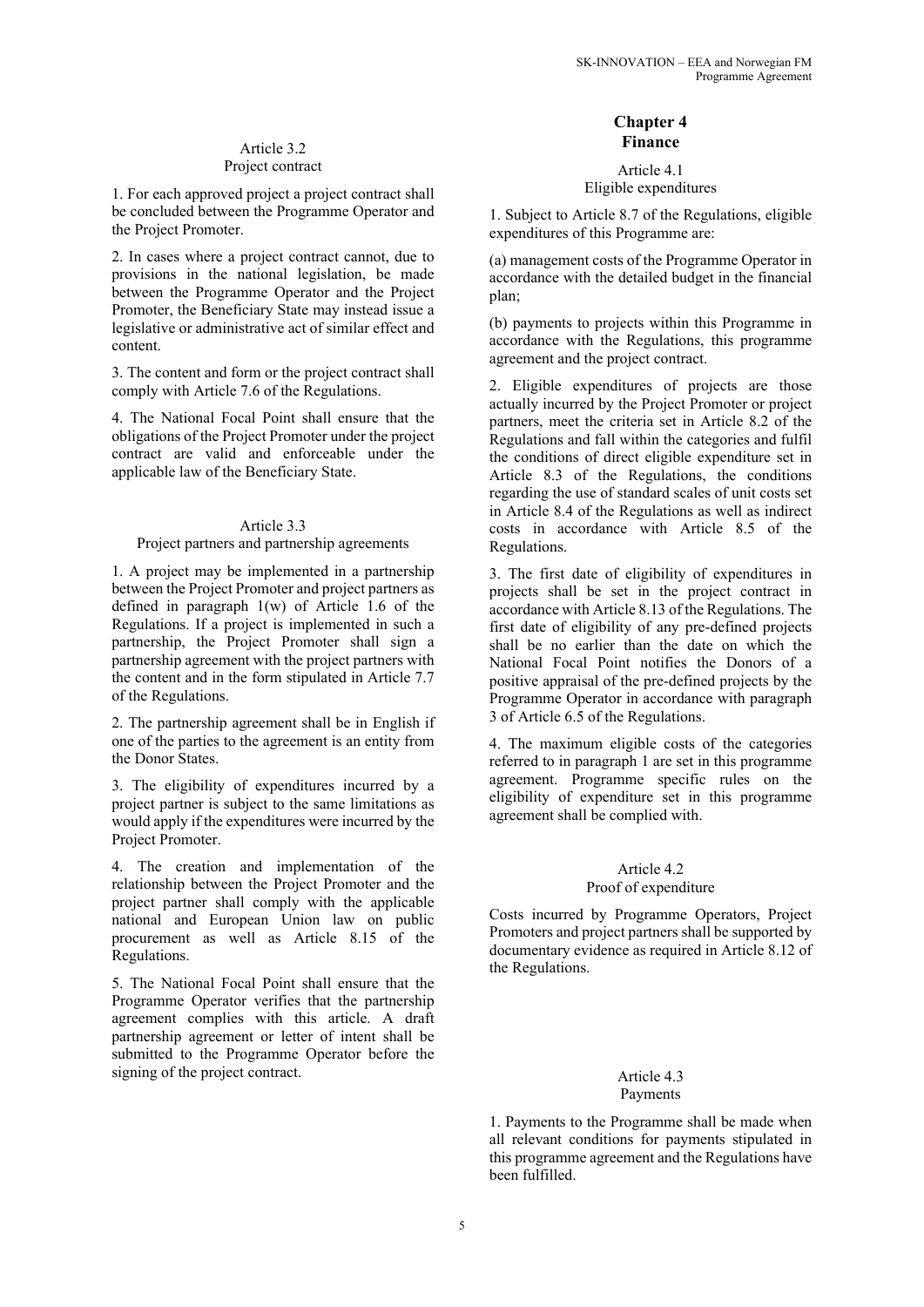2. Payments to the Programme shall take the form of an advance payment, interim payments and payment of the final balance and shall be made in accordance with Articles 9.2, 9.3 and 9.4 of the Regulations.

3. Payments of the project grant to the Project Promoters may take the form of advance payments, interim payments and payments of the final balance. The level of advance payments and their off-set mechanism is set in this programme agreement.

4. The National Focal Point shall ensure that payments are transferred in accordance with paragraph 2 of Article 9.1 of the Regulations.

5. Chapter 9 of the Regulations shall apply to all aspects related to payments, including currency exchange rules and handling of interests on bank accounts.

#### Article 4.4

#### Transparency and availability of documents

The National Focal Point shall ensure an audit trail for financial contributions from the EEA and Norwegian Financial Mechanisms 2014-2021 to the Programme in accordance with Article 9.8 of the Regulations.

#### Article 4.5

# Irregularities, suspension and reimbursements

The Donors have the right to make use of the remedies provided in the Regulations, in particular Chapter 13 thereof. The National Focal Point has a duty to take all necessary measures to ensure that the provisions in Chapter 12 and 13 of the Regulations regarding irregularities, suspension of payments, financial corrections and reimbursement are complied with.

## **Chapter 5 Final provisions**

#### Article 5.1 Dispute settlement

1. The Parties waive their rights to bring any dispute related to the programme agreement before any national or international court, and agree to settle such a dispute in an amicable manner.

2. If a demand for reimbursement to the Donors is not complied with by the Beneficiary State, or a dispute related to a demand for reimbursement arises that cannot be solved in accordance with paragraph

1, the Parties may bring the dispute before Oslo Tingrett.

#### Article 5.2 Termination

1. The Donors may, after consultation with the National Focal Point, terminate this programme agreement if:

(a) a general suspension decision according to Article 13.6 of the Regulations or a decision to suspend payments according to paragraph 1(h) of Article 13.1 of the Regulations has not been lifted within 6 months of such a decision;

(b) a suspension of payments according to Article 13.1 of the Regulations, other than under paragraph 1(h), has not been lifted within one year of such a decision;

(c) a request for reimbursement according to Article 13.2 of the Regulations has not been complied with within one year from such a decision;

(d) the Programme Operator becomes bankrupt, is deemed to be insolvent, or declares that it does not have the financial capacity to continue with the implementation of the Programme; or

(e) the Programme Operator has, in the opinion of the Donors, been engaged in corruption, fraud or similar activities or has not taken the appropriate measures to detect or prevent such activities or, if they have occurred, nullify their effects.

2. This programme agreement can be terminated by mutual agreement between the Parties.

3. Termination does not affect the right of the Parties to make use of the dispute settlement mechanism referred to in Article 5.1 or the right of the Donors to make use of the remedies provided in Chapter 13 of the Regulations.

#### Article 5.3

#### Waiver of responsibility

1. Any appraisal of the Programme undertaken before or after its approval by the Donors, does not in any way diminish the responsibility of the National Focal Point and the Programme Operator to verify and confirm the correctness of the documents and information forming the basis of the programme agreement.

2. Nothing contained in the programme agreement shall be construed as imposing upon the Donors or the FMO any responsibility of any kind for the supervision, execution, completion, or operation of the Programme or its projects.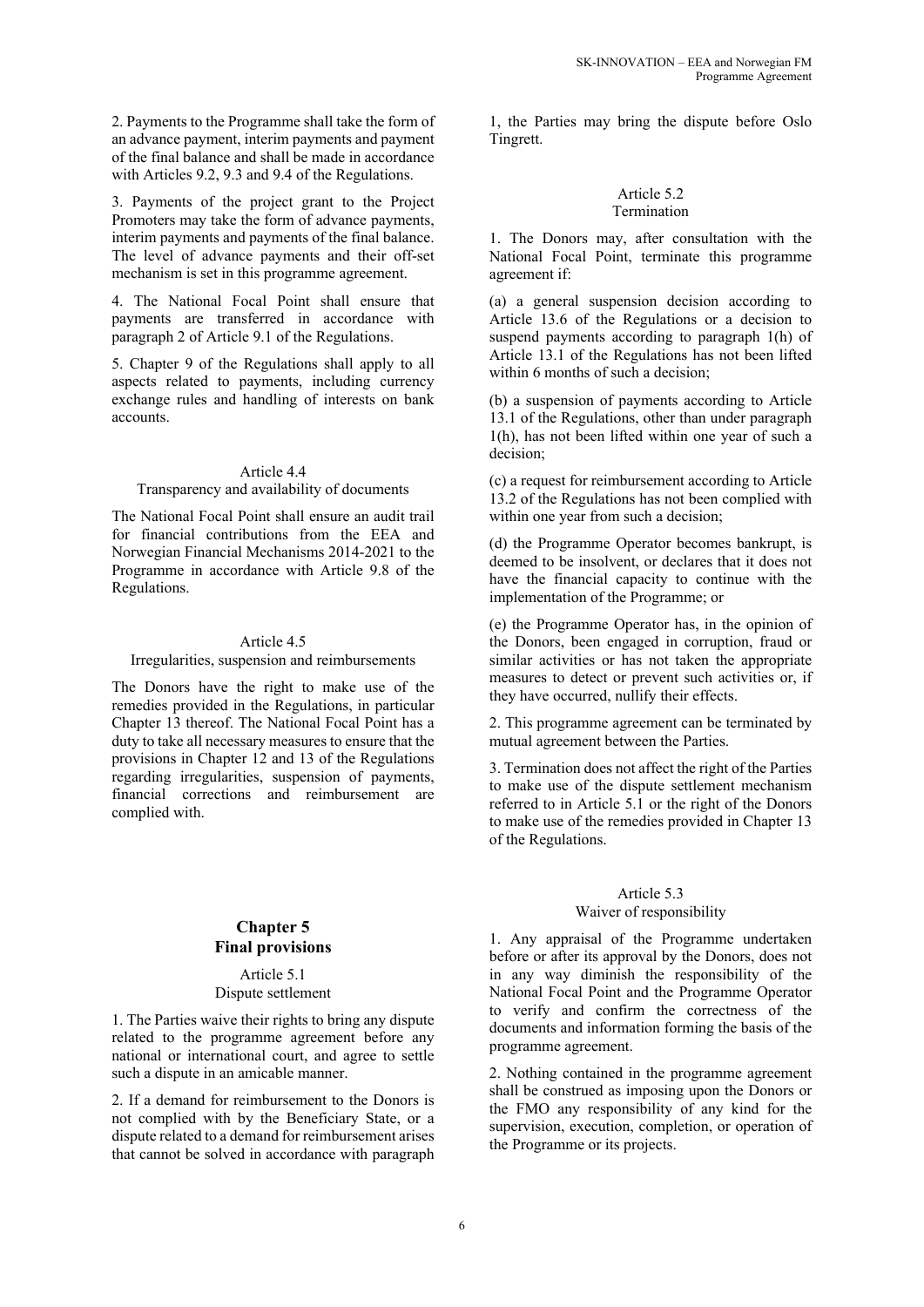3. The Donors do not assume any risk or responsibility whatsoever for any damages, injuries, or other possible adverse effects caused by the Programme or its projects including, but not limited to inconsistencies in the planning of the Programme or its projects, other project(s) that might affect it or that it might affect, or public discontent. It is the full and sole responsibility of the National Focal Point and the Programme Operator to satisfactorily address such issues.

4. Neither the National Focal Point, the Programme Operator, entities involved in the implementation of projects, nor any other party shall have recourse to the Donors for further financial support or assistance to the Programme in whatsoever form over and above what has been provided for in the programme agreement.

5. Neither the European Free Trade Association, its Secretariat, including the FMO, its officials or employees, nor the Donors, the NMFA, the FMC, its members or alternate members, nor the EFTA States, can be held liable for any damages or injuries of whatever nature sustained by the National Focal

Point or the Beneficiary State, the Programme Operator, Project Promoters or any other third person, in connection, be it direct or indirect, with this programme agreement.

6. Nothing in this programme agreement shall be construed as a waiver of diplomatic immunities and privileges awarded to the European Free Trade Association, its assets, officials or employees.

# Article 5.4

Entry into force and duration

1. This programme agreement shall enter into force on the date of the last signature of the Parties.

2. This programme agreement shall remain in force until five years have elapsed after the date of the acceptance of the final programme report.

This programme agreement is drawn up in two originals in the English language.

For the Donors **For the National Focal Point** 

\*\*\*\*\*\*\*\*

Signed in Oslo on 30/08/2019 Signed in Bratislava on 07/10/2019

Niels Engelschiøn Matúša Šutaj Eštok

Chairman of the Financial Mechanism Commitee

...................................................................... ......................................................................

Head of the Government Office of the Slovak Republic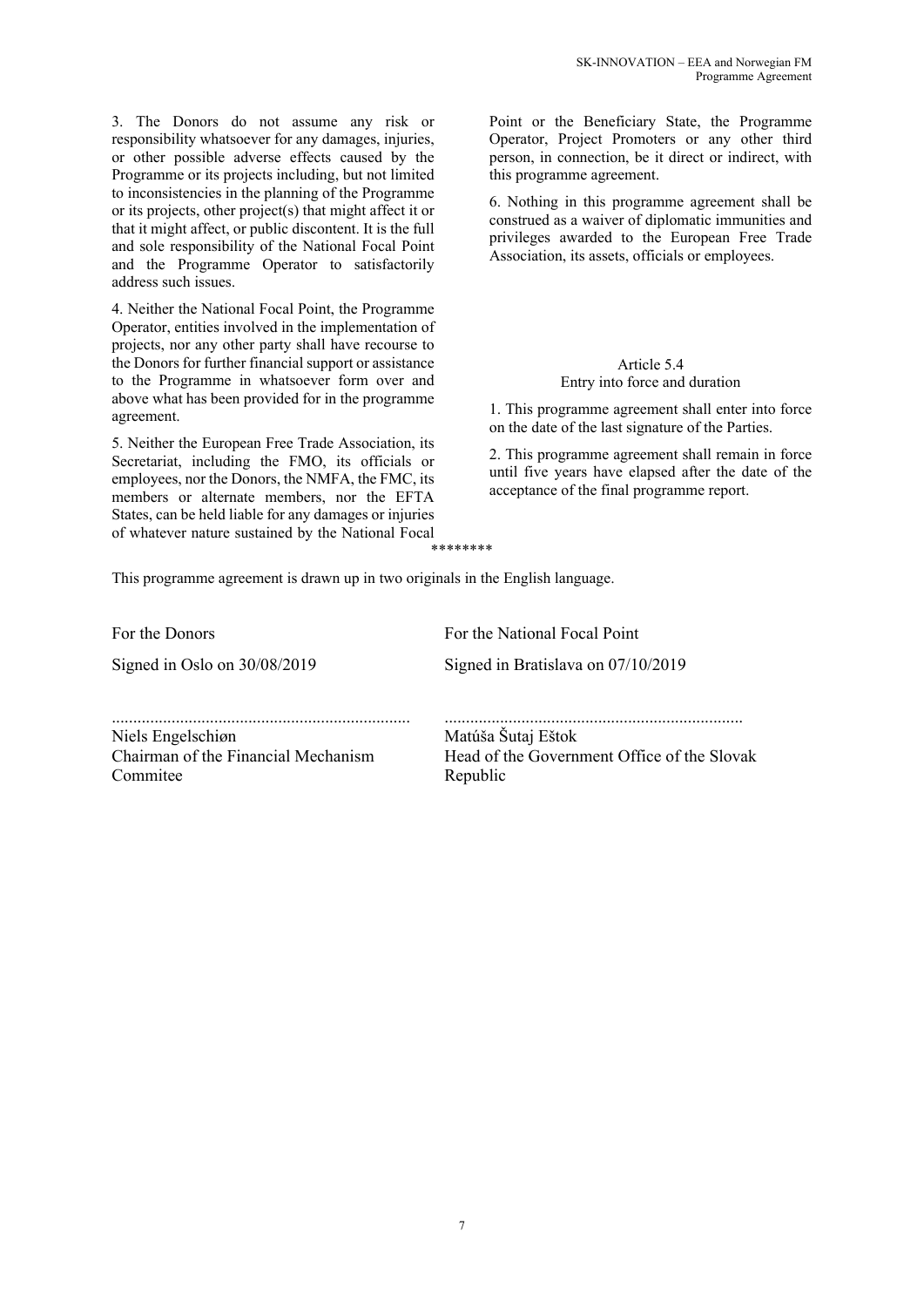# **Annex I to the Programme Agreement**

| <b>Programme Operators and Partners</b> |                                               |  |  |  |  |  |  |
|-----------------------------------------|-----------------------------------------------|--|--|--|--|--|--|
| Programme Operator:                     | Research Agency                               |  |  |  |  |  |  |
|                                         | The Norwegian Agency for International        |  |  |  |  |  |  |
|                                         | Cooperation and Quality Enhancement in Higher |  |  |  |  |  |  |
|                                         | Education (DIKU)                              |  |  |  |  |  |  |
| Donor Programme Partner:                | National Agency for International Education   |  |  |  |  |  |  |
|                                         | Affairs (AIBA)                                |  |  |  |  |  |  |
|                                         | Innovation Norway (IN)                        |  |  |  |  |  |  |
| IPO:                                    |                                               |  |  |  |  |  |  |
| Other Programme Partner(s):             |                                               |  |  |  |  |  |  |

# **Programme**

Increased value creation and sustainable growth

| PA          | Outcome/Output | <b>Expected</b><br>programme<br>results                      | Indicator                                                                                                                 | <b>Disaggregation</b> | Unit of<br>measurement | <b>Source of verification</b>                                                        | Frequency<br>of<br>reporting | <b>Baseline</b><br>values | <b>Baseline</b><br>year | Target<br>value |
|-------------|----------------|--------------------------------------------------------------|---------------------------------------------------------------------------------------------------------------------------|-----------------------|------------------------|--------------------------------------------------------------------------------------|------------------------------|---------------------------|-------------------------|-----------------|
|             |                |                                                              | Estimated annual growth in<br>turnover <sup>1</sup>                                                                       | N/A                   | Percentage             | Project Promoter's Tax<br>Certificate                                                | Annually<br>(APR)            | N/A                       | N/A                     | $3\%$           |
|             | Increased      | competitiveness                                              | Estimated annual CO2 emission<br>reductions (in tons)                                                                     | N/A                   | Annual<br>number       | Energy audit reports,<br>Energy certificates                                         | Annually<br>(APR)            |                           | N/A                     | 6000            |
|             |                | of Slovak<br>enterprises<br>within the focus<br>areas: Green | Estimated annual collection of<br>waste from production and<br>operational processes for re-use<br>or recycling (in tons) | N/A                   | Number                 | Recyclable Waste<br>Collection<br>Contract/listing of the<br>removed waste (in tons) | Annually<br>(APR)            | TBD <sup>2</sup>          | 2019                    | 15000           |
| <b>PA01</b> | Outcome 1      | Industry<br>Innovation and                                   | Estimated annual decrease of<br>energy consumption (in MWh)                                                               | N/A                   | Annual<br>number       | <b>Electricity Bill</b>                                                              | Annually<br>(APR)            |                           | N/A                     | 1000            |
|             |                | Welfare<br>Technology                                        | Estimated annual growth in net<br>operational profit <sup>3</sup>                                                         | N/A                   | Percentage             | Project Promoter's Tax<br>Certificate                                                | Annually<br>(APR)            | N/A                       | N/A                     | $3\%$           |
|             |                | and Ambient<br>Assisted Living<br>technologies               | Estimated re-use of waste for<br>other production processes (in<br>tons)                                                  | N/A                   | Number                 | Project Promoters'<br>records, Reusable Waste<br>Collection contract                 | Annually<br>(APR)            | TBD <sup>4</sup>          | 2019                    | 10000           |
|             |                |                                                              | Number of jobs created                                                                                                    | Gender, Age           | Number                 | Payroll records,<br>employment agreements                                            | Annually<br>(APR)            | $\theta$                  | N/A                     | 25              |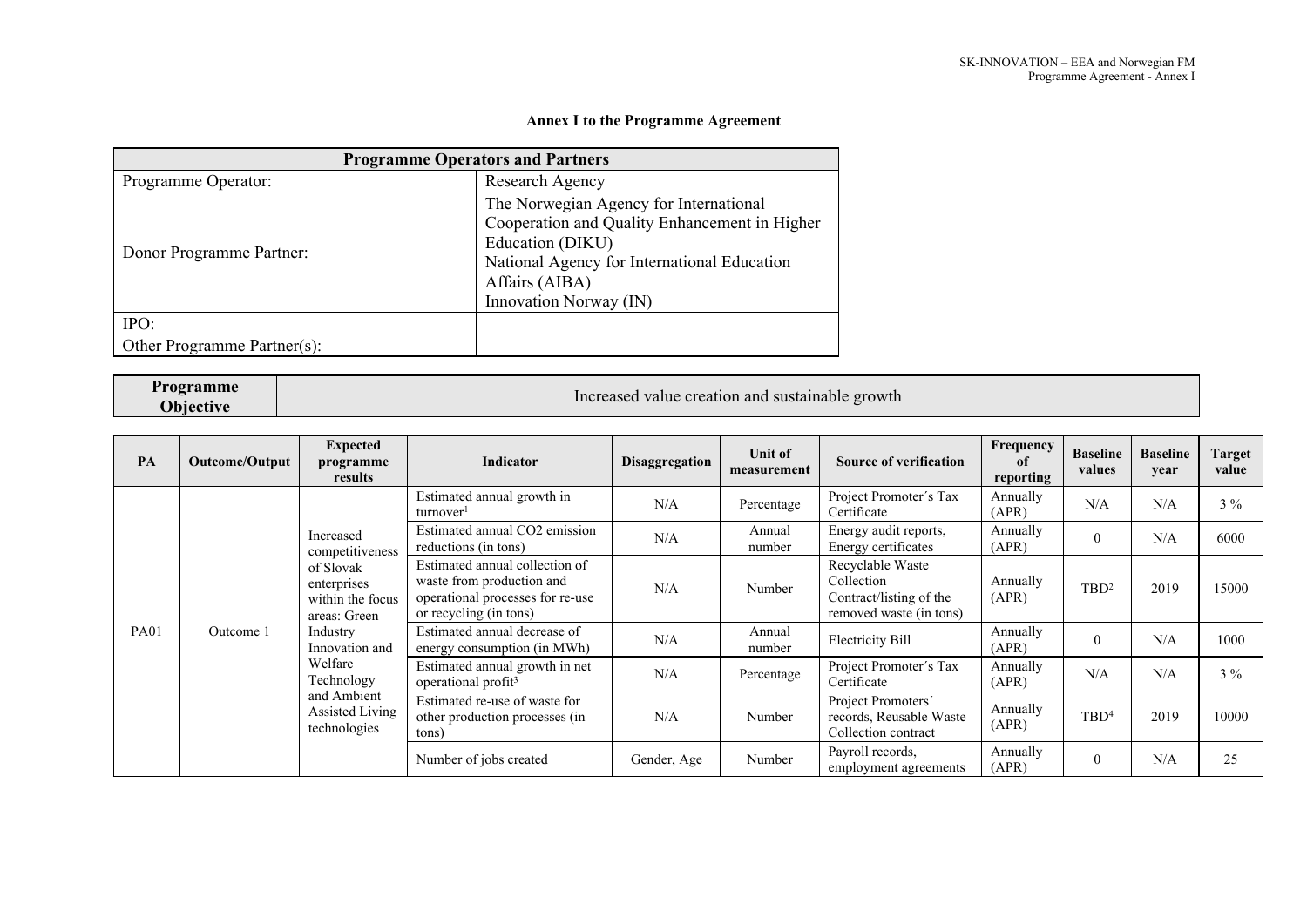| PA | Outcome/Output                                                                          | <b>Expected</b><br>programme<br>results                                                                | Indicator                                                                                                       | Disaggregation | Unit of<br>measurement                                                                                            | <b>Source of verification</b>                                                                                                                                             | Frequency<br>оf<br>reporting                       | <b>Baseline</b><br>values | <b>Baseline</b><br>year | <b>Target</b><br>value |
|----|-----------------------------------------------------------------------------------------|--------------------------------------------------------------------------------------------------------|-----------------------------------------------------------------------------------------------------------------|----------------|-------------------------------------------------------------------------------------------------------------------|---------------------------------------------------------------------------------------------------------------------------------------------------------------------------|----------------------------------------------------|---------------------------|-------------------------|------------------------|
|    |                                                                                         |                                                                                                        | Number of products or services<br>commercialized (new to the<br>$market)^5$                                     | Sector         | Number                                                                                                            | Patent license and/or<br>Royalty Agreement,<br>Contracts, Invoices                                                                                                        | Annually<br>(APR)                                  | $\overline{0}$            | N/A                     | $\overline{3}$         |
|    |                                                                                         |                                                                                                        | Number of innovative<br>technologies/processes/solutions<br>applied (new to the enterprise) $6$                 | Sector         | Number                                                                                                            | Patent license and/or<br>Royalty Agreement,<br>Invoices                                                                                                                   | Annually<br>(APR)                                  | $\theta$                  | N/A                     | $\boldsymbol{7}$       |
|    |                                                                                         |                                                                                                        | Number of innovative<br>technologies/processes/solutions<br>developed <sup>7</sup>                              | Sector         | Number                                                                                                            | Copyright/Trademark<br>Certificates, Patents<br>and/or Patents pending                                                                                                    | Annually<br>(APR)                                  | $\theta$                  | N/A                     | 5                      |
|    |                                                                                         |                                                                                                        | Number of Intellectual Property<br>Rights (Copyright, Trademark,<br>Patents) applications submitted             | N/A            | Number                                                                                                            | Copies of filed<br>application(s),<br>Registration<br>acknowledgement from<br>relevant Patent Office                                                                      | Annually<br>(APR)                                  | $\theta$                  | N/A                     | 3                      |
|    |                                                                                         |                                                                                                        | Share of Enterprises' staff who<br>declare better<br>skills/competencies in their field                         | N/A            | Percentage                                                                                                        | Survey results, Training<br>and/or other Educational<br>Certificate, Project<br>Promoters' records;<br>Vocational institutions'<br>records; Partner<br>employers' records | 2022, 2024                                         | N/A                       | N/A                     | 65 %                   |
|    |                                                                                         |                                                                                                        | Survival rate of start-ups<br>measured 1 year from the last<br>day of the eligibility period of<br>the projects | N/A            | Percentage                                                                                                        | Start-up's Tax Certificate<br>and/or Annual Report                                                                                                                        | Annually<br>(APR)                                  | N/A                       | N/A                     | 25 %                   |
|    |                                                                                         | Enterprises<br>supported to<br>develop                                                                 | Number of large enterprises<br>supported to apply green<br>technologies/processes/solutions                     | N/A            | Number                                                                                                            | Copies of contracts<br>signed with Project<br>Promoters, Project<br>Promoters' reports,<br>Partnership agreements                                                         | Semi-<br>annually<br>(APR and<br>September<br>IFR) | $\overline{0}$            | N/A                     | 1                      |
|    | innovate green<br>technologies,<br>Output 1.1<br>processes,<br>solution,<br>products or | Number of large enterprises<br>supported to commercialise<br>green<br>technologies/processes/solutions | N/A                                                                                                             | Number         | Copies of contracts<br>signed with Project<br>Promoters, Project<br>Promoters' reports,<br>Partnership agreements | Semi-<br>annually<br>(APR and<br>September<br>IFR)                                                                                                                        | $\overline{0}$                                     | N/A                       | $\mathbf{1}$            |                        |
|    |                                                                                         | services                                                                                               | Number of large enterprises<br>supported to develop green<br>technologies/processes/solutions                   | N/A            | Number                                                                                                            | Copies of contracts<br>signed with Project<br>Promoters, Project                                                                                                          | Semi-<br>annually<br>(APR and                      | $\overline{0}$            | N/A                     | $\mathbf{1}$           |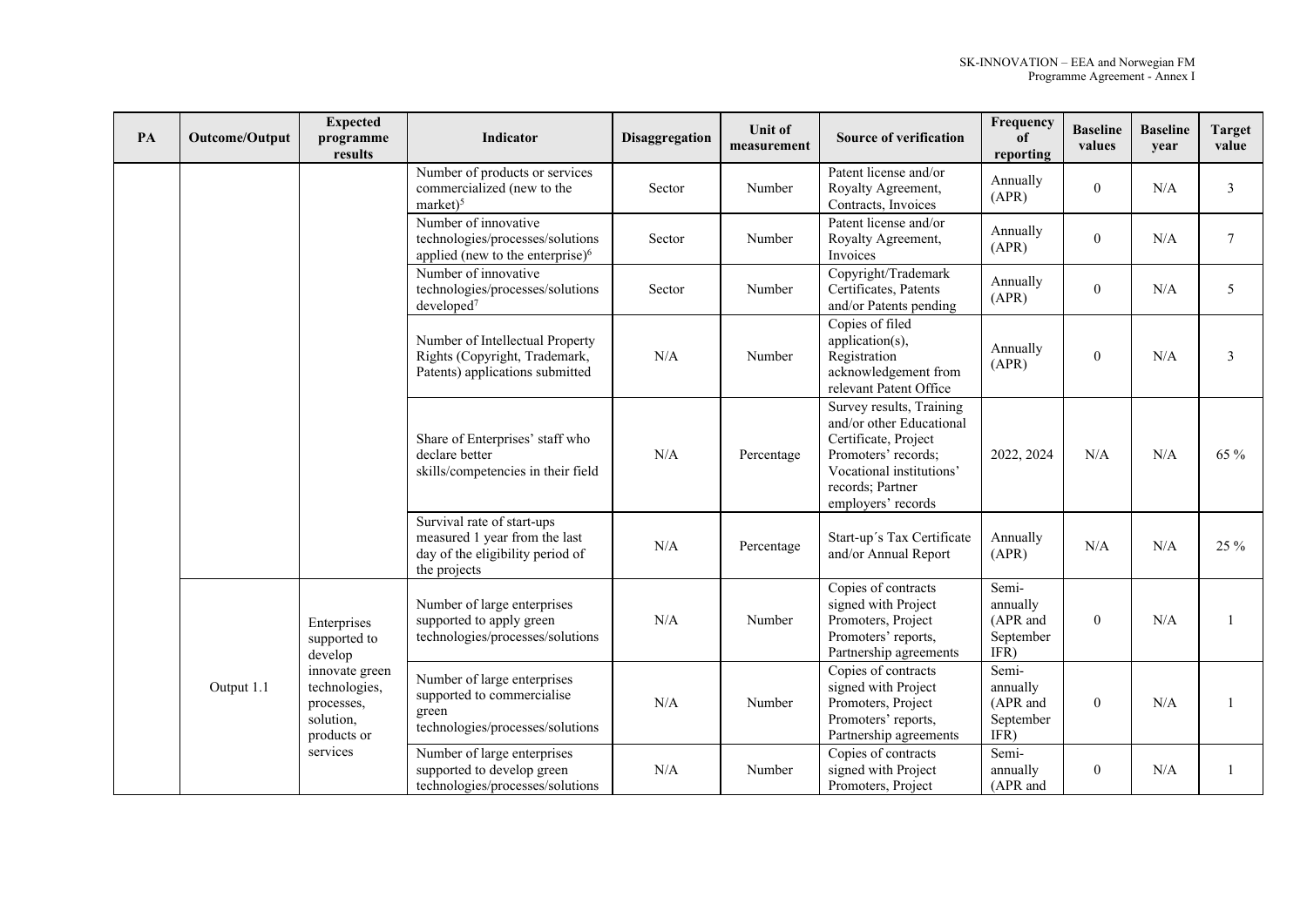| PA | Outcome/Output                                      | <b>Expected</b><br>programme<br>results                           | Indicator                                                                                                                | Disaggregation | Unit of<br>measurement | <b>Source of verification</b>                                                                                     | Frequency<br>of<br>reporting                       | <b>Baseline</b><br>values | <b>Baseline</b><br>year | <b>Target</b><br>value |
|----|-----------------------------------------------------|-------------------------------------------------------------------|--------------------------------------------------------------------------------------------------------------------------|----------------|------------------------|-------------------------------------------------------------------------------------------------------------------|----------------------------------------------------|---------------------------|-------------------------|------------------------|
|    |                                                     |                                                                   |                                                                                                                          |                |                        | Promoters' reports,<br>Partnership agreements                                                                     | September<br>IFR)                                  |                           |                         |                        |
|    |                                                     |                                                                   | Number of SMEs supported to<br>apply green<br>technologies/processes/solutions <sup>8</sup>                              | N/A            | Number                 | Copies of contracts<br>signed with Project<br>Promoters, Project<br>Promoters' reports,<br>Partnership agreements | Semi-<br>annually<br>(APR and<br>September<br>IFR) | $\theta$                  | N/A                     | 3                      |
|    |                                                     |                                                                   | Number of SMEs supported to<br>commercialise green<br>technologies/processes/solutions                                   | N/A            | Number                 | Copies of contracts<br>signed with Project<br>Promoters, Project<br>Promoters' reports,<br>Partnership agreements | Semi-<br>annually<br>(APR and<br>September<br>IFR) | $\mathbf{0}$              | N/A                     | 2                      |
|    |                                                     |                                                                   | Number of SMEs supported to<br>develop green<br>technologies/processes/solutions                                         | N/A            | Number                 | Copies of contracts<br>signed with Project<br>Promoters, Project<br>Promoters' reports,<br>Partnership agreements | Semi-<br>annually<br>(APR and<br>September<br>IFR) | $\mathbf{0}$              | N/A                     | $\overline{4}$         |
|    |                                                     |                                                                   | Number of young and female<br>entrepreneurs supported                                                                    | N/A            | Number                 | Project Promoters'<br>records; Partner<br>employers' records;<br>Contracts and attendance<br>sheets               | Semi-<br>annually<br>(APR and<br>September<br>IFR) | $\theta$                  | N/A                     | 4                      |
|    |                                                     | Enterprises<br>supported to                                       | Number of large enterprises<br>supported to improve energy<br>efficiency                                                 | N/A            | Number                 | Copies of contracts<br>signed with Project<br>Promoters, Project<br>Promoters' reports,<br>Partnership agreements | Semi-<br>annually<br>(APR and<br>September<br>IFR) | $\overline{0}$            | N/A                     | 4                      |
|    | green their<br>Output 1.2<br>business<br>operations |                                                                   | Number of SMEs supported to<br>improve energy efficiency                                                                 | N/A            | Number                 | Copies of contracts<br>signed with Project<br>Promoters, Project<br>Promoters' reports,<br>Partnership agreements | Semi-<br>annually<br>(APR and<br>September<br>IFR) | $\mathbf{0}$              | N/A                     | 8                      |
|    | Output 1.3                                          | Enterprises<br>supported to<br>innovate<br>welfare and<br>ambient | Number of large enterprises<br>supported to apply ambient<br>assisted living/welfare<br>technologies/processes/solutions | N/A            | Number                 | Copies of contracts<br>signed with Project<br>Promoters, Project<br>Promoters' reports,<br>Partnership agreements | Semi-<br>annually<br>(APR and<br>September<br>IFR) | $\overline{0}$            | N/A                     | 3                      |
|    |                                                     | assisted living<br>technologies,                                  | Number of large enterprises<br>supported to commercialize                                                                | N/A            | Number                 | Copies of contracts<br>signed with Project                                                                        | Semi-<br>annually                                  | $\overline{0}$            | N/A                     |                        |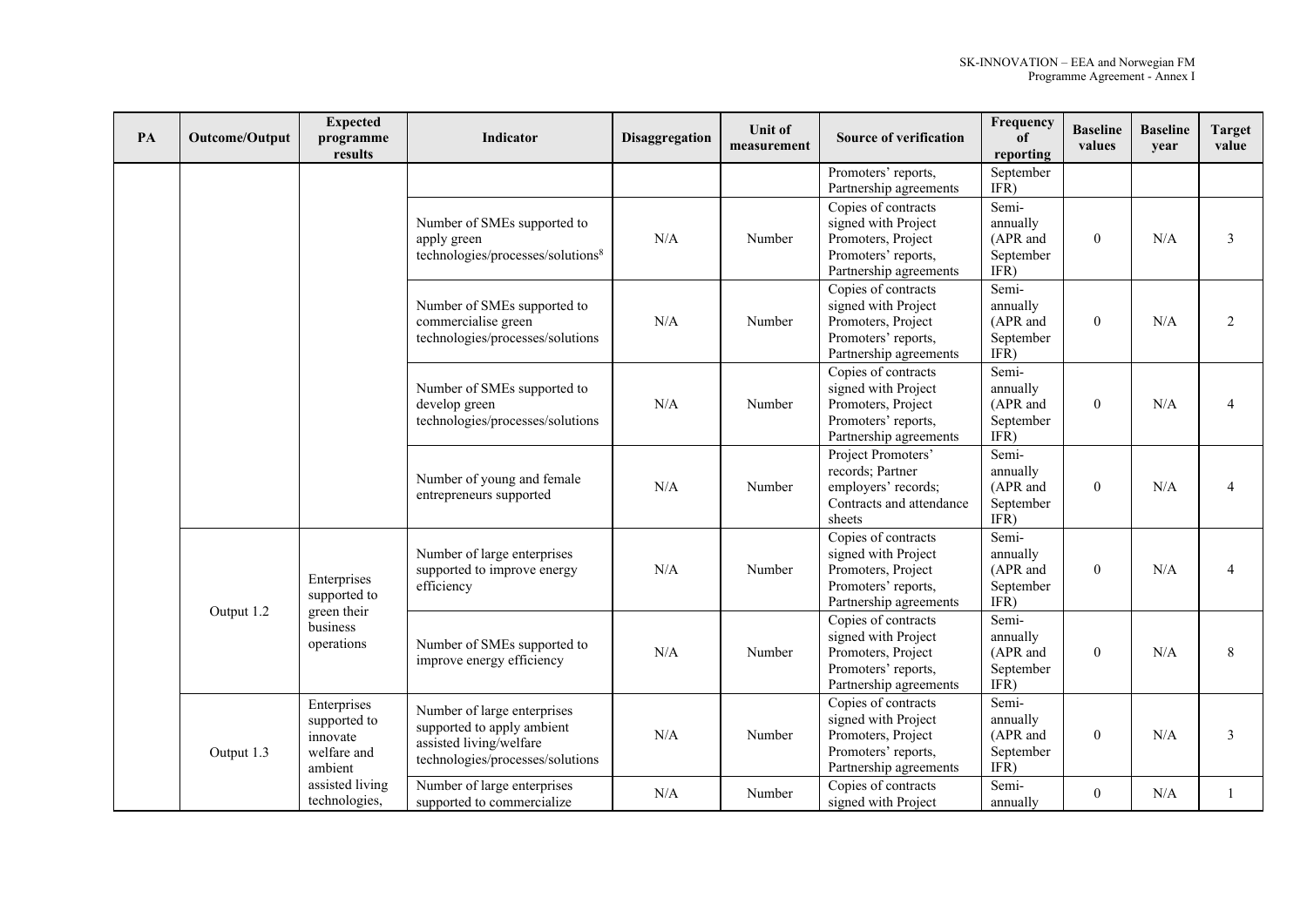| PA          | Outcome/Output | <b>Expected</b><br>programme<br>results                                                  | Indicator                                                                                                                                           | Disaggregation | Unit of<br>measurement | <b>Source of verification</b>                                                                                     | Frequency<br>of<br>reporting                       | <b>Baseline</b><br>values | <b>Baseline</b><br>year | <b>Target</b><br>value |
|-------------|----------------|------------------------------------------------------------------------------------------|-----------------------------------------------------------------------------------------------------------------------------------------------------|----------------|------------------------|-------------------------------------------------------------------------------------------------------------------|----------------------------------------------------|---------------------------|-------------------------|------------------------|
|             |                | solutions and<br>processes                                                               | ambient assisted living/welfare<br>technologies/processes/solutions                                                                                 |                |                        | Promoters, Project<br>Promoters' reports,<br>Partnership agreements                                               | (APR and<br>September<br>IFR)                      |                           |                         |                        |
|             |                |                                                                                          | Number of large enterprises<br>supported to develop ambient<br>assisted living/welfare<br>technologies/processes/solutions                          | N/A            | Number                 | Copies of contracts<br>signed with Project<br>Promoters, Project<br>Promoters' reports,<br>Partnership agreements | Semi-<br>annually<br>(APR and<br>September<br>IFR) | $\theta$                  | N/A                     | -1                     |
|             |                |                                                                                          | Number of SMEs supported to<br>apply ambient assisted<br>living/welfare<br>technologies/processes/solutions                                         | N/A            | Number                 | Copies of contracts<br>signed with Project<br>Promoters, Project<br>Promoters' reports,<br>Partnership agreements | Semi-<br>annually<br>(APR and<br>September<br>IFR) | $\theta$                  | N/A                     | $\overline{4}$         |
|             |                |                                                                                          | Number of SMEs supported to<br>commercialize ambient assisted<br>living/welfare<br>technologies/processes/solutions                                 | N/A            | Number                 | Copies of contracts<br>signed with Project<br>Promoters, Project<br>Promoters' reports,<br>Partnership agreements | Semi-<br>annually<br>(APR and<br>September<br>IFR) | $\theta$                  | N/A                     | $\mathbf{1}$           |
|             |                |                                                                                          | Number of SMEs supported to<br>develop ambient assisted<br>living/welfare<br>technologies/processes/solutions                                       | N/A            | Number                 | Copies of contracts<br>signed with Project<br>Promoters, Project<br>Promoters' reports,<br>Partnership agreements | Semi-<br>annually<br>(APR and<br>September<br>IFR) | $\overline{0}$            | N/A                     | $\overline{4}$         |
|             |                |                                                                                          | Number of young and female<br>entrepreneurs supported                                                                                               | N/A            | Number                 | Project Promoters'<br>records; Partner<br>employers' records;<br>Contracts and attendance<br>sheets               | Semi-<br>annually<br>(APR and<br>September<br>IFR) | $\overline{0}$            | N/A                     | $\overline{4}$         |
|             | Output 1.4     | Start-ups<br>supported for<br>business<br>growth                                         | Number of start-ups supported                                                                                                                       | N/A            | Number                 | Start-up's Tax Certificate<br>and/or Annual Report,<br>Project Contracts                                          | Semi-<br>annually<br>(APR and<br>September<br>IFR) | $\overline{0}$            | N/A                     | 6                      |
| <b>PA03</b> | Outcome 2      | Education and<br>Employment<br>potential<br>enhanced in<br>Slovakia in<br>Green Industry | Number of businesses who self-<br>rate the programme as having<br>added value, regarding<br>employment of apprenticeships<br>(on a scale of $1-5$ ) | N/A            | Number                 | Programme Operator's<br>Survey results,<br>Employment contracts,<br>pay-roll records                              | 2022, 2024                                         | $\overline{0}$            | N/A                     | 10                     |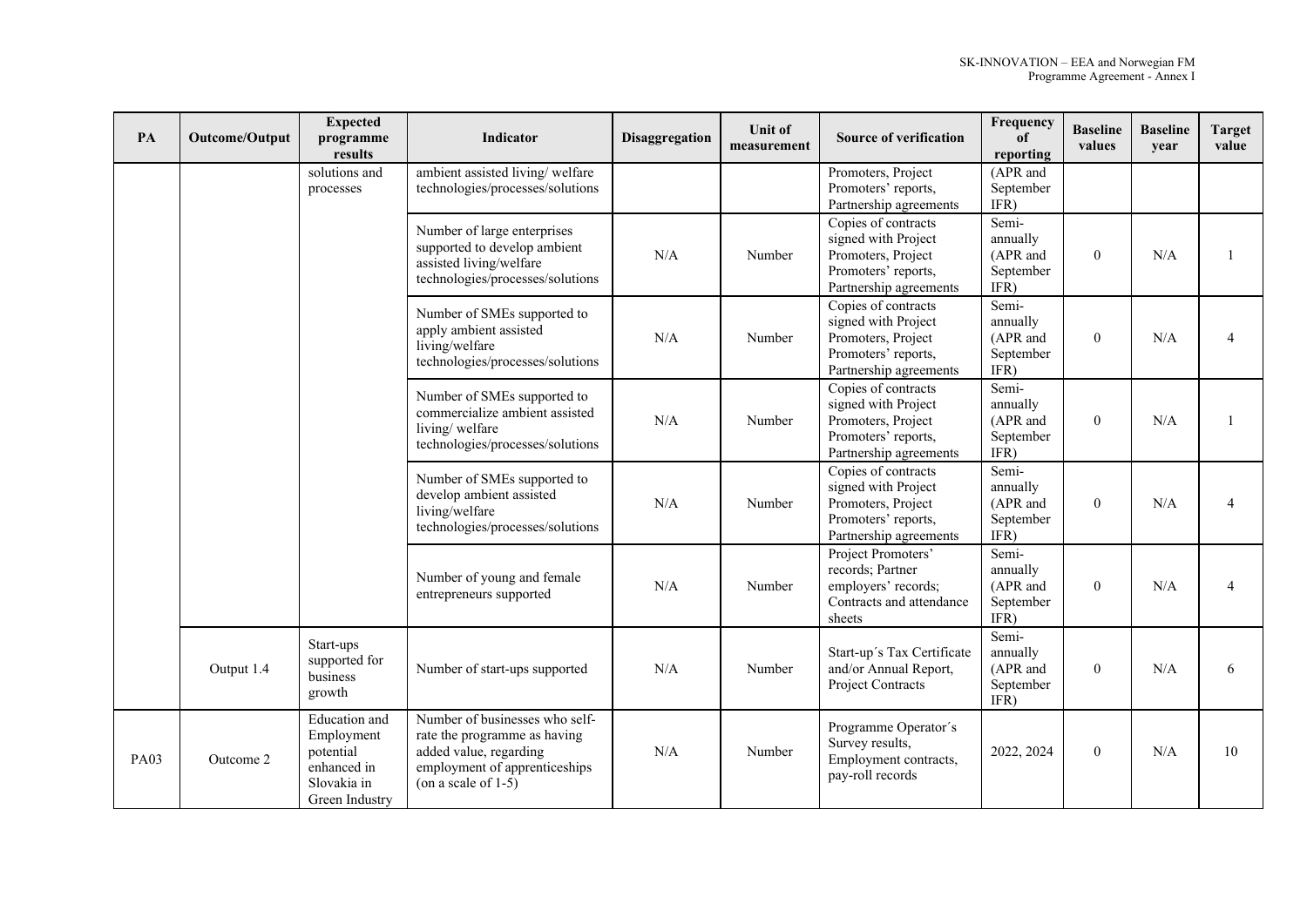| PA | Outcome/Output | <b>Expected</b><br>programme<br>results                                     | <b>Indicator</b>                                                                                           | Disaggregation                           | <b>Unit of</b><br>measurement | <b>Source of verification</b>                                                                                                                                                                                                                                                                       | Frequency<br>of<br>reporting                       | <b>Baseline</b><br>values | <b>Baseline</b><br>year | <b>Target</b><br>value |
|----|----------------|-----------------------------------------------------------------------------|------------------------------------------------------------------------------------------------------------|------------------------------------------|-------------------------------|-----------------------------------------------------------------------------------------------------------------------------------------------------------------------------------------------------------------------------------------------------------------------------------------------------|----------------------------------------------------|---------------------------|-------------------------|------------------------|
|    |                | Innovation and<br>Welfare and<br>Ambient<br>Assisted Living<br>technologies | Number of education institutions<br>offering new courses / modules<br>in environmental technologies        | N/A                                      | Number                        | Statement by the<br>Ministry of Education on<br>granting the right to<br>award graduates of the<br>study program to an<br>academic degree (higher<br>education) / addition of a<br>new educational field in<br>secondary school<br>network by the Ministry<br>of Education (secondary<br>education) | 2022, 2024                                         | $\theta$                  | N/A                     | 4                      |
|    |                |                                                                             | Number of people who remain<br>employed in the chosen sector<br>after apprenticeships <sup>9</sup>         | Gender, Level<br>of education,<br>Sector | Number                        | Employer's confirmation<br>letter, Employment<br>Contract                                                                                                                                                                                                                                           | 2022, 2024                                         | $\overline{0}$            | N/A                     | 25                     |
|    |                |                                                                             | Number of people who remain<br>working in the chosen sector<br>after mobility <sup>10</sup>                | Gender, Level<br>of education,<br>Sector | Number                        | Employer's confirmation<br>letter, Employment<br>Contract                                                                                                                                                                                                                                           | 2022, 2024                                         | $\overline{0}$            | N/A                     | 15                     |
|    |                |                                                                             | Percentage of participants who<br>declare improved skills and<br>competencies                              | N/A                                      | Percentage                    | Programme Operator's<br>Survey results, Training<br>and/or other Educational<br>Certificate, Project<br>Promoters' records,<br>Vocational institutions'<br>records, Partner<br>employers' records                                                                                                   | 2022, 2024                                         | $\mathbf{0}$              | N/A                     | 70 %                   |
|    |                |                                                                             | Number of apprenticeships<br>supported between Donor States<br>and Slovakia in SMEs or other<br>businesses | Gender                                   | Number                        | Project Promoters'<br>records, Partner<br>employers' records                                                                                                                                                                                                                                        | Semi-<br>annually<br>(APR and<br>September<br>IFR) | $\theta$                  | N/A                     | 20                     |
|    | Output 2.1     | International<br>mobility<br>supported                                      | Number of staff from beneficiary<br>states in exchanges                                                    | Gender, Donor<br>State                   | Number                        | Project Promoter's<br>records                                                                                                                                                                                                                                                                       | Semi-<br>annually<br>(APR and<br>September<br>IFR) | $\mathbf{0}$              | N/A                     | 15                     |
|    |                |                                                                             | Number of staff from donor<br>states in exchanges                                                          | Gender, Donor<br>State                   | Number                        | Project Promoter's<br>records                                                                                                                                                                                                                                                                       | Semi-<br>annually<br>(APR and                      | $\overline{0}$            | N/A                     | 10                     |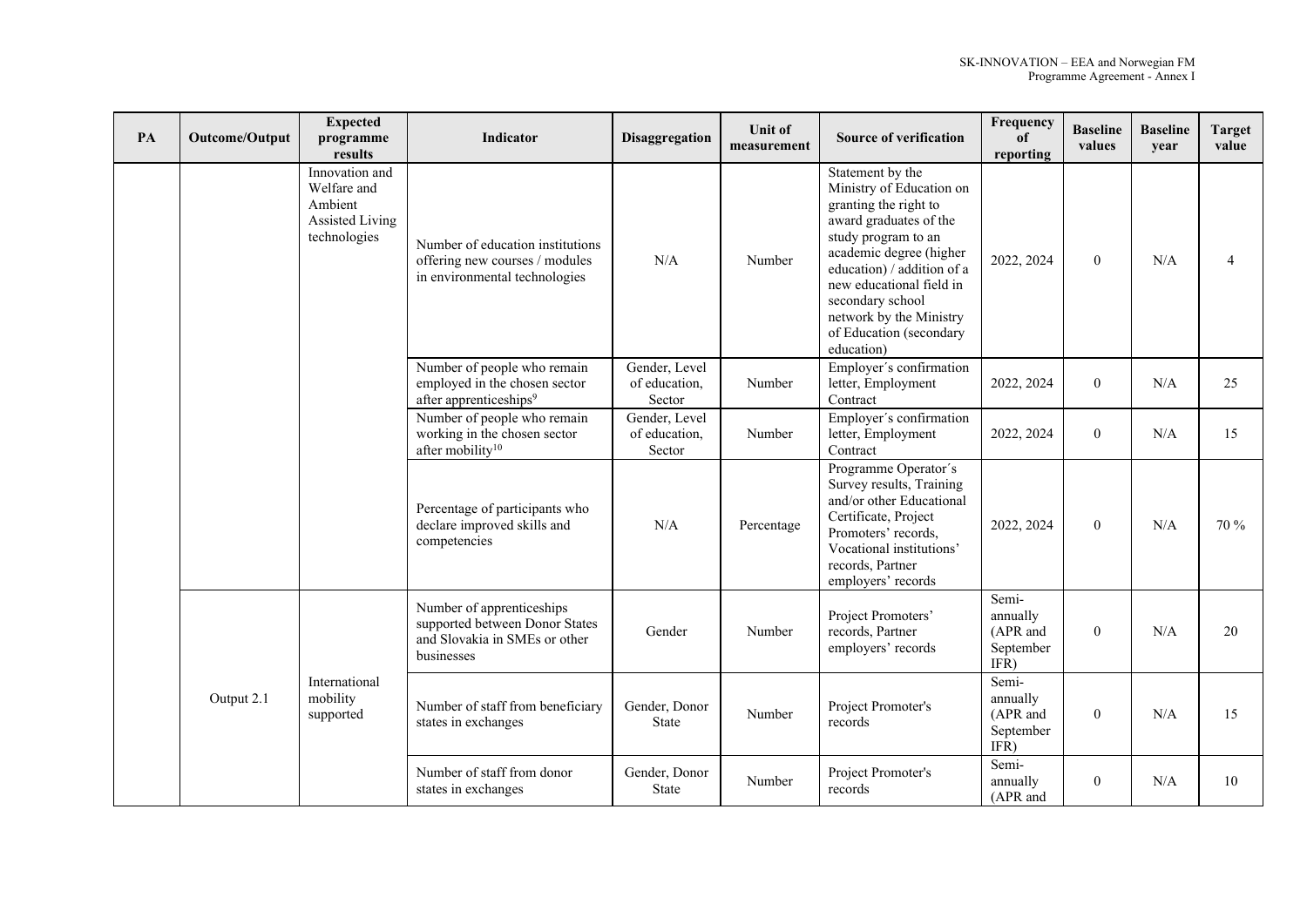| PA | Outcome/Output | <b>Expected</b><br>programme<br>results   | Indicator                                                                                                                                                         | <b>Disaggregation</b>  | Unit of<br>measurement | <b>Source of verification</b>                                | Frequency<br>of<br>reporting                       | <b>Baseline</b><br>values | <b>Baseline</b><br>year | <b>Target</b><br>value |
|----|----------------|-------------------------------------------|-------------------------------------------------------------------------------------------------------------------------------------------------------------------|------------------------|------------------------|--------------------------------------------------------------|----------------------------------------------------|---------------------------|-------------------------|------------------------|
|    |                |                                           |                                                                                                                                                                   |                        |                        |                                                              | September<br>IFR)                                  |                           |                         |                        |
|    |                |                                           | Number of students from<br>beneficiary states in exchanges                                                                                                        | Gender, Donor<br>State | Number                 | Project Promoter's<br>records                                | Semi-<br>annually<br>(APR and<br>September<br>IFR) | $\theta$                  | N/A                     | 25                     |
|    |                |                                           | Number of students from donor<br>states in exchanges                                                                                                              | Gender, Donor<br>State | Number                 | Project Promoter's<br>records                                | Semi-<br>annually<br>(APR and<br>September<br>IFR) | $\theta$                  | N/A                     | 15                     |
|    |                |                                           | Number of apprentices supported<br>in Slovakia within SMEs or<br>other organisations/institutions                                                                 | Gender                 | Number                 | Project Promoters'<br>records, Partner<br>employers' records | Semi-<br>annually<br>(APR and<br>September<br>IFR) | $\theta$                  | N/A                     | 20                     |
|    |                |                                           | Number of institutions<br>developing curricula related to<br>Green Industry Innovation, or<br>Welfare and Ambient Assisted<br>living                              | N/A                    | Number                 | Copy of the developed<br>curriculum                          | Semi-<br>annually<br>(APR and<br>September<br>IFR) | $\Omega$                  | N/A                     | 3                      |
|    | Output 2.2     | Institutional<br>Cooperation<br>Supported | Number of institutions engaged<br>in cooperation at higher<br>education and upper secondary<br>level                                                              | N/A                    | Number                 | <b>Institutional Cooperation</b><br>Agreement                | Semi-<br>annually<br>(APR and<br>September<br>IFR) | $\theta$                  | N/A                     | 10                     |
|    |                |                                           | Number of participants in<br>workshops organized to share<br>experiences regarding youth<br>apprenticeships and new<br>methods of education and<br>engaging youth | N/A                    | Number                 | Attendance sheets                                            | Semi-<br>annually<br>(APR and<br>September<br>IFR) | $\theta$                  | N/A                     | 50                     |
|    |                |                                           | Number of SMEs and other<br>enterprises engaged in<br>institutional cooperation at<br>higher education and upper<br>secondary level                               | N/A                    | Number                 | <b>Institutional Cooperation</b><br>Agreement                | Semi-<br>annually<br>(APR and<br>September<br>IFR) | $\theta$                  | N/A                     | 10                     |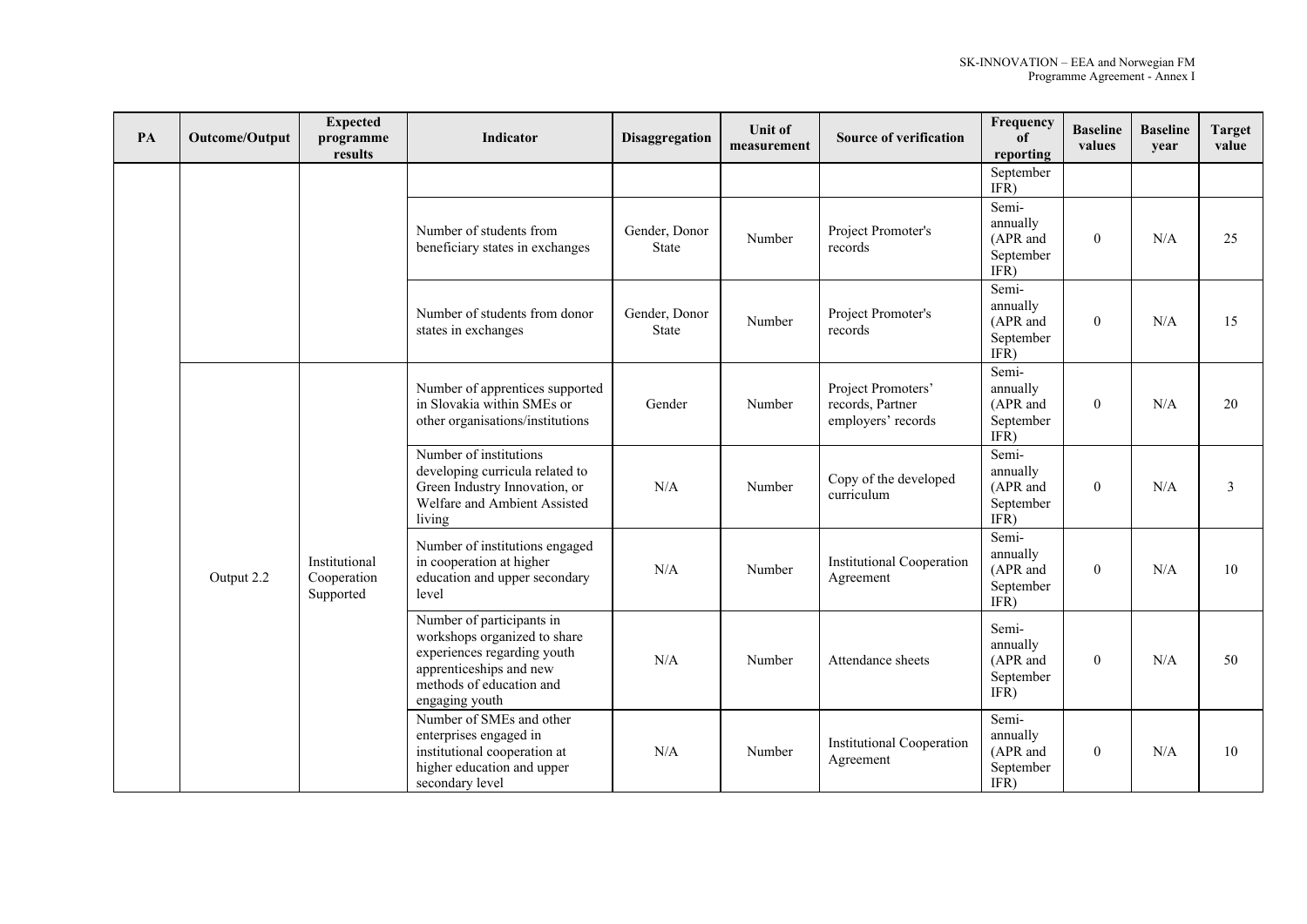| PA               | Outcome/Output                                          | <b>Expected</b><br>programme<br>results                                         | Indicator                                                                                                                   | Disaggregation | <b>Unit of</b><br>measurement | <b>Source of verification</b>                                            | Frequency<br>of<br>reporting                       | <b>Baseline</b><br>values | <b>Baseline</b><br>year | Target<br>value                                                        |
|------------------|---------------------------------------------------------|---------------------------------------------------------------------------------|-----------------------------------------------------------------------------------------------------------------------------|----------------|-------------------------------|--------------------------------------------------------------------------|----------------------------------------------------|---------------------------|-------------------------|------------------------------------------------------------------------|
|                  |                                                         |                                                                                 | Level of satisfaction with the<br>partnership                                                                               | State type     | Scale 1-7                     | Survey results                                                           | Annually<br>(APR)                                  | TBD <sup>11</sup>         | 2019                    | At least<br>$4.5$ and<br>an<br>increase<br>on the<br>baseline<br>value |
|                  | Enhanced<br>between<br>Bilateral<br>Outcome<br>entities | collaboration<br>beneficiary and<br>donor state<br>involved in the<br>programme | Level of trust between<br>cooperating entities in<br>Beneficiary States and Donor<br><b>States</b>                          | State type     | Scale 1-7                     | Survey results                                                           | Annually<br>(APR)                                  | $TBD^{12}$                | 2019                    | At least<br>$4.5$ and<br>an<br>increase<br>on the<br>baseline<br>value |
| <b>Bilateral</b> |                                                         |                                                                                 | Share of cooperating<br>organisations that apply the<br>knowledge acquired from<br>bilateral partnership                    | State type     | Percentage                    | Survey results                                                           | Annually<br>(APR)                                  | N/A                       | N/A                     | $50\%$                                                                 |
|                  |                                                         |                                                                                 | Share of donor business<br>partnerships which continue after<br>project implementation period                               | N/A            | Percentage                    | <b>Institutional Cooperation</b><br>Agreement / Partnership<br>Contracts | Annually<br>(APR)                                  | N/A                       | N/A                     | $30\%$                                                                 |
|                  | <b>Bilateral Output 1</b>                               | Donor<br>cooperation<br>enhanced                                                | Number of new jointly registered<br>applications for Intellectual<br>Property Protection (Copyright,<br>Trademark, Patents) | N/A            | Number                        | Copies of filed<br>application(s)/registration<br>reference              | Annually<br>(APR)                                  | N/A                       | N/A                     | 2                                                                      |
|                  | <b>Bilateral Output 2</b>                               | Bilateral<br>partnerships<br>promoted                                           | Number of projects involving<br>cooperation with a donor project<br>partner                                                 | Donor State    | Number                        | Copies of Project<br>contract, Partnership<br>agreements                 | Semi-<br>annually<br>(APR and<br>September<br>IFR) | $\overline{0}$            | N/A                     | 12                                                                     |

<sup>1</sup>Definition of "turnover": Enterprise's net revenue for a fiscal year (after deduction of VAT, trade reductions and other indirect taxes).

<sup>&</sup>lt;sup>2</sup>The Programme Operator shall submit to the FMO for approval the baseline value, together with a description of the data collection method used, no later than three months after the selection of the relevant projects. The updated baseline value shall be agreed upon through a modification of the programme agreement.

<sup>&</sup>lt;sup>3</sup>Definition of "profit": Difference between operating income and operating expenses.

<sup>&</sup>lt;sup>4</sup>The Programme Operator shall submit to the FMO for approval the baseline value, together with a description of the data collection method used, no later than three months after the selection of the relevant projects. The updated baseline value shall be agreed upon through a modification of the programme agreement.

<sup>&</sup>lt;sup>5</sup>This indicator measures products and services in the green sector and the Welfare and Ambient Assisted Living sector. Definition of "green" products and services: Goods and services having less of an impact on the environment (less polluting and less resource intensive), or less impact on human health than traditional equivalents and which are economically viable. Definition of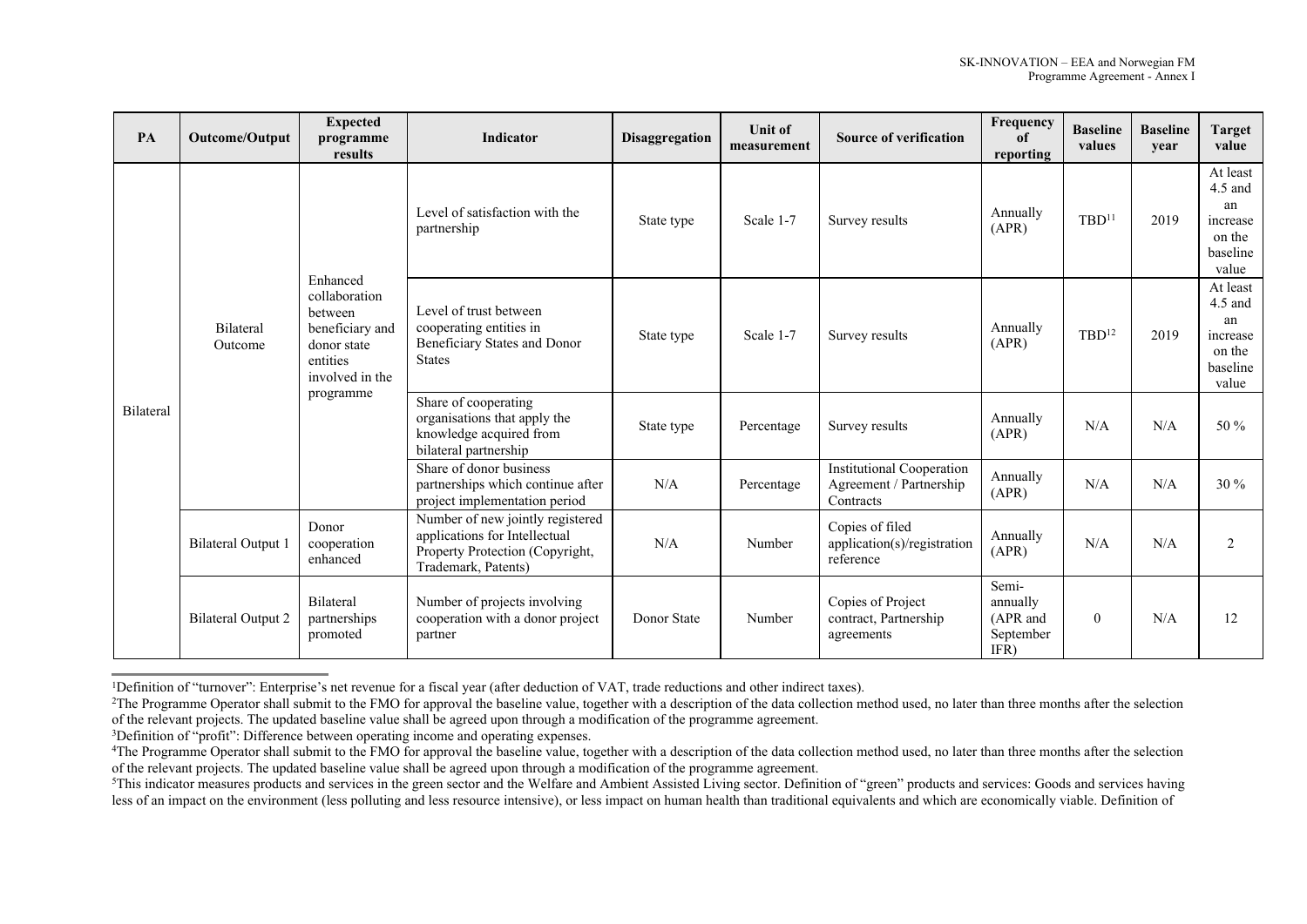"commercialization" is the process by which a new product or service is introduced into the general market. The process is broken into phases, from the initial introduction of the product through its mass production and adoption. It takes into account the production, distribution, marketing, sales and customer support required to achieve commercial success.

<sup>6</sup>This indicator measures innovative technologies/processes/solutions in the green sector and the Welfare and Ambient Assisted Living sector. Definition of "green technologies": a single technology that is less environmental harmful than the technology used today, encompassing technologies and processes to manage pollution (i.e. air/water/soil pollution control, waste management) and to use resources more efficiently. Definition of "applied": An enterprise is using a solutions/technology/product already developed/available in the market and adjust it to the enterprises' own need. These types of projects will often include a R&D component related to adjustment of material, process etc. applicant/enterprise's needs.

<sup>7</sup>This indicator measures innovative technologies/processes/solutions in the green sector and the Welfare and Ambient Assisted Living sector. Definition of "innovation": Enterprises implementation of a new or significantly improved product (goods or services), or a process, a new marketing method, or a new organizational method in business practices, work place organization or an external relation. Innovation can be on enterprise level, sector level, national level or international level. Definition of "developed": Projects where the main activities are user driven R&D, i.e. validation or demonstration of technologies in relevant (industrial) environment, prototypes demonstrated in operational environment, system completed and qualified. With other words Technology Readiness Level (TRL) 5-8 (EU Commission's scale used to describe the maturity of a technology). These types of projects will typically be cooperation between an enterprise and a research institution or similar.

<sup>8</sup>Definition of "SMEs and large enterprises": SMEs are enterprises which employ fewer than 250 persons and which have an annual turnover not exceeding EUR 50 million, and/or an annual balance sheet total not exceeding EUR 43 million. The enterprise is considered large when it is characterized by at least one of the three elements mentioned above: employ more than 250 persons, has annual turnover which exceeds EUR 50 million, and/or an annual balance sheet total exceeding EUR 43 million.

<sup>9</sup>The sectors in this case are the green sector and the Welfare and Ambient Assisted Living sector.

<sup>10</sup>The sectors in this case are the green sector and the Welfare and Ambient Assisted Living sector.

<sup>11</sup>Survey to be carried out by the FMO

12Survey to be carried out by the FMO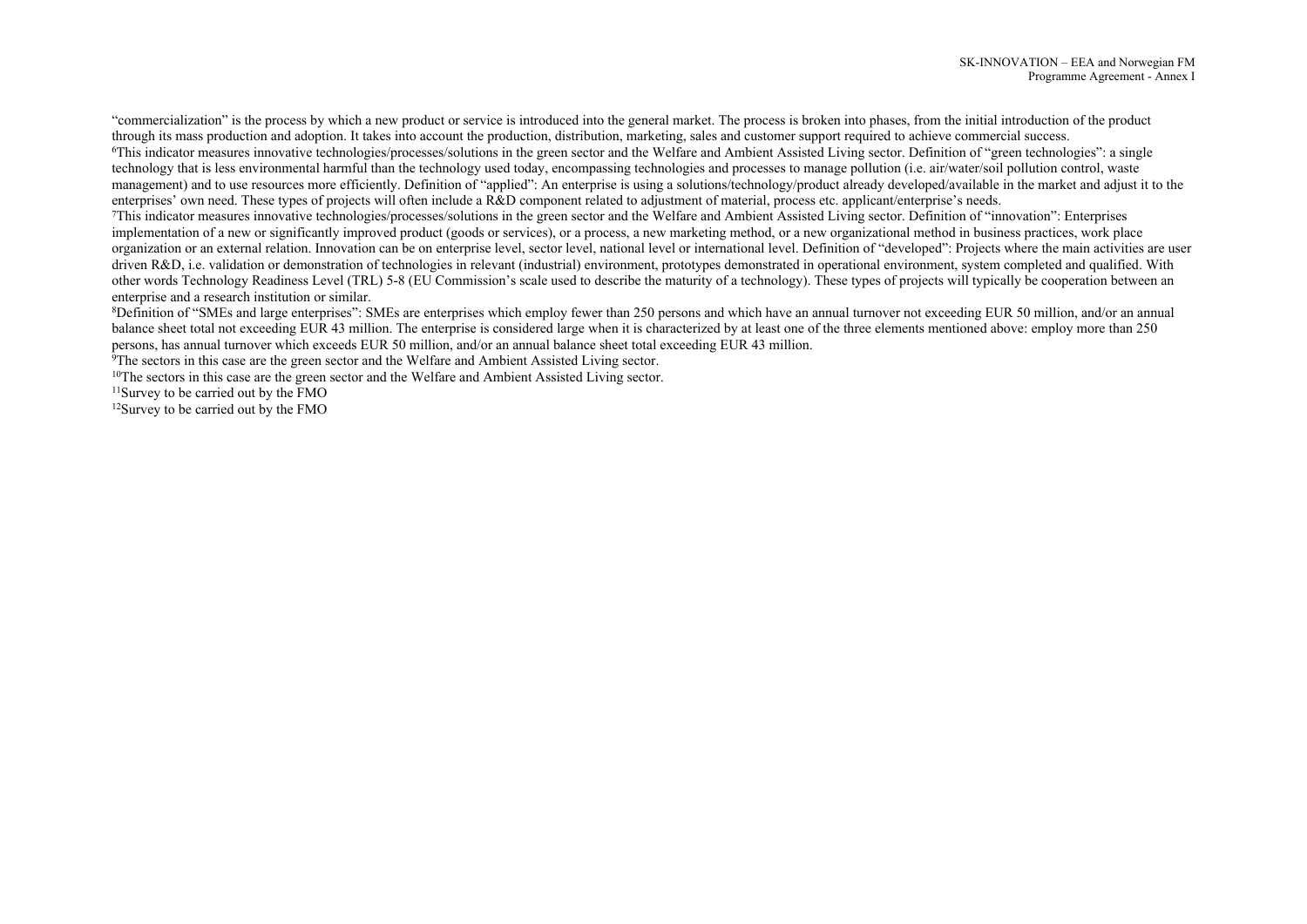# **Conditions**

General

For outcome 1 indicators "Estimated annual collection of waste from production and operational processes for re-use or recycling (in tons)" and "Estimated re-use of waste for other production processes (in tons)", where the baseline value is "to be determined" (TBD), the Programme Operator shall submit to the FMO for approval the baseline value, together with a description of the data collection method used, no later than 6 months after the selection of projects under the last relevant call for proposals. The updated baseline value shall be agreed upon through a modification of the programme agreement.

The results framework (esp. Output level indicators under Outcome 1) may be revised after the selection process is concluded. The updated results framework shall be agreed upon through a modification of the programme agreement.

The National Focal Point shall ensure that the Programme Operator ensures that project promoters:

• Keep any buildings purchased, constructed, renovated or reconstructed under the project in their ownership for a period of at least 5 years following the completion of the project and continue to use such buildings for the benefit of the overall objectives of the project for the same period;

\* Keep any buildings purchased, constructed, renovated or reconstructed under the project properly insured against losses such as fire, theft and other normally insurable incidents both during project implementation and for at least 5 years following the completion of the project; and

• Set aside appropriate resources for the maintenance of any buildings purchased, constructed, renovated or reconstructed under the project for at least 5 years following the completion of the project. The specific means for implementation of this obligation shall be specified in the project contract.

Pre-eligibility Not applicable Pre-payment Not applicable Pre-completion Not applicable Post-completion

Not applicable

| <b>Eligibility of costs - period</b>                                           | <b>First date</b> | <b>Final date</b>    |
|--------------------------------------------------------------------------------|-------------------|----------------------|
| Eligibility of costs                                                           | 29/11/2016        | 31/12/2024           |
| Grant rate and co-financing                                                    |                   |                      |
| Programme eligible expenditure $(\epsilon)$                                    |                   | € 23,529,412         |
| Programme grant rate $(\%)$                                                    |                   | 85.00%               |
| Maximum amount of Programme grant - EEA Financial Mechanism $(\epsilon)$       |                   | $\epsilon$ 6,000,000 |
| Maximum amount of Programme grant - Norwegian Financial Mechanism $(\epsilon)$ |                   | € 14,000,000         |
| Maximum amount of Programme grant - Total $(\epsilon)$                         |                   | $\in 20,000,000$     |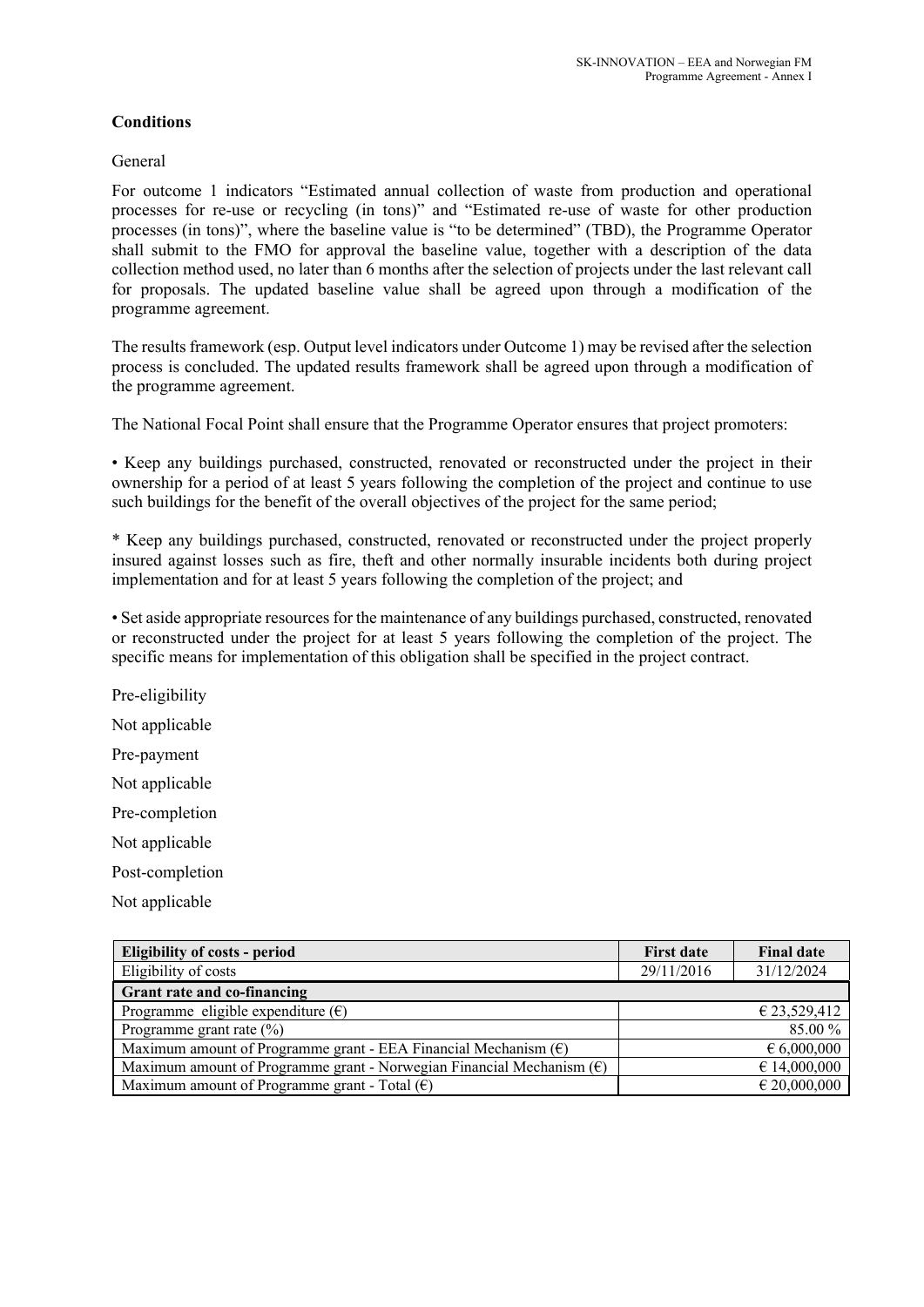| PA           | <b>Budget Heading</b>            | <b>EEA</b><br><b>Grants</b> | <b>Norway</b><br><b>Grants</b> | Total grant          | Programme<br>grant rate | Programme co-<br>financing | Programme eligible<br>expenditure | <b>Advance</b><br>payment |
|--------------|----------------------------------|-----------------------------|--------------------------------|----------------------|-------------------------|----------------------------|-----------------------------------|---------------------------|
| <b>PM</b>    | Programme<br>management          | €496,500                    | € 1,158,500                    | $\epsilon$ 1,655,000 | 85.00 %                 | € 292,059                  | € 1,947,059                       | € 276,250                 |
| <b>PA03</b>  | Outcome 2 (EEA<br>Grants)        | $\epsilon$ 900,000          |                                | $\epsilon$ 900,000   | 85.00 %                 | € 158,824                  | € 1,058,824                       | € 720,000                 |
| <b>PA03</b>  | Outcome 2 (Norway<br>Grants)     |                             | $\in 2,100,000$                | $\epsilon$ 2,100,000 | 85.00 %                 | € 370,588                  | € 2,470,588                       | € 1,680,000               |
| <b>PA01</b>  | (EEA<br>Outcome 1<br>Grants)     | €<br>4,603,500              |                                | 6,4,603,500          | 85.00 %                 | € 812,382                  | € 5,415,882                       | $\in 0$                   |
| <b>PA01</b>  | (Norway)<br>Outcome 1<br>Grants) |                             | €<br>10,741,500                | €<br>10,741,500      | 85.00 %                 | € 1,895,559                | € 12,637,059                      | € 1,656,225               |
| <b>Total</b> |                                  | 6,000,000                   | €<br>14,000,000                | 20,000,000           | 85.00 %                 | € 3,529,412                | € 23,529,412                      | € 4,332,475               |

| <b>Retention of management costs</b>                                                           |                        |  |  |  |  |
|------------------------------------------------------------------------------------------------|------------------------|--|--|--|--|
| $\mathbf{r}$<br>percentage of the.<br>Retention of<br>e management costs<br>t management costs | $10.00\,\%$            |  |  |  |  |
| $\mathbf{r}$<br>Retention of management costs<br>planned.<br>l Euro value                      | ,706<br>$\degree$ 194, |  |  |  |  |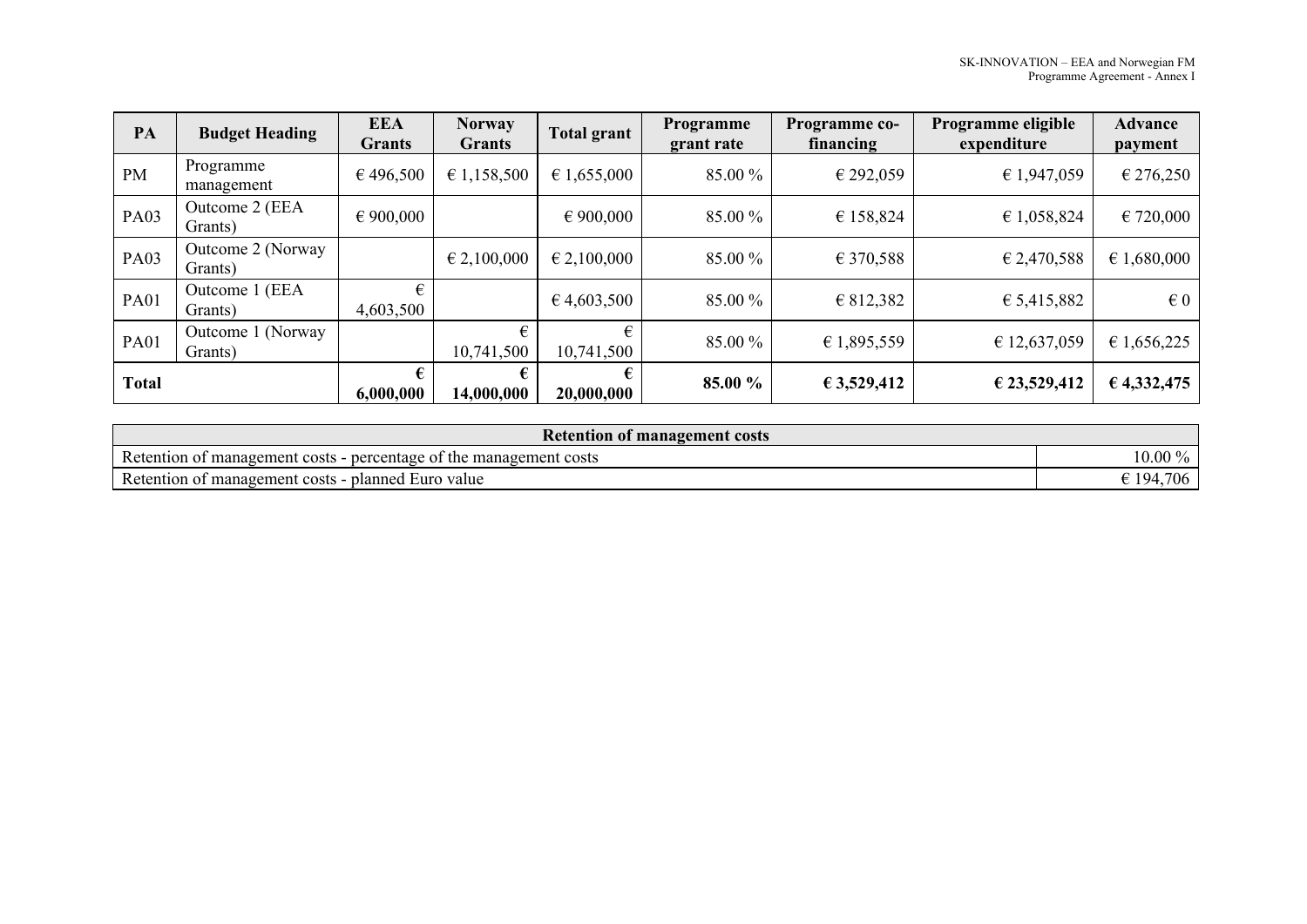# **Business Development, Innovation and SMEs**

# **Operational rules (Annex II)**

# 1. **Programme summary**

This Annex sets out the operational rules for the programme. The programme agreement is based on the MoUs, the concept note, and comments made by the FMC. Commitments, statements and guarantees, explicit as well as implicit, made in the concept note, are binding for the National Focal Point and the Programme Operator unless otherwise explicitly stipulated in the annexes to this programme agreement.

The Programme Operator is the Research Agency. Innovation Norway, Norwegian Agency for International Cooperation and Quality Enhancement in Higher Education (DIKU) and the National Agency of International Education Affairs (AIBA) are the Donor Programme Partners (DPPs). Innovation Norway will be especially involved in Programme Area (PA) 01 "Business Development, Innovation and SMEs". The role of DIKU and AIBA is limited to PA 03 "Education, Scholarships, Apprenticeships and Youth Entrepreneurship".

The programme objective is "Increased value creation and sustainable growth". The programme shall support projects within the following PAs:

PA 01 "Business Development, Innovation and SMEs": Within this PA, the programme shall support the outcome "Increased competitiveness of Slovak enterprises within the focus areas: Green Industry Innovation and Welfare Technology and Ambient Assisted Living technologies" (Outcome 1) by way of at least two calls for proposals (one per Financial Mechanism) on support for enterprises to develop, apply or commercialise green technologies, processes, solutions, products or services; to green their business operations; and to innovate welfare and ambient assisted living technologies, solutions and processes. The outcome shall also be supported by way of small grant scheme (SGS). SGS no. 1 shall be focused on support for start-ups for business growth, such as investment in development and technology/machinery/equipment to be implemented by one call for proposal under the Norwegian Financial Mechanism.

PA 03 "Education, Scholarships, Apprenticeships and Youth Entrepreneurship": Within this PA, the programme shall support the outcome "Education and Employment potential enhanced in Slovakia in Green Industry Innovation and Welfare and Ambient Assisted Living Technologies" (Outcome 2) by way of two SGSs (SGS no. 2 and no. 3). SGS no. 2 (Norwegian Financial Mechanism) shall support institutional cooperation projects and SGS no. 3 (EEA Financial Mechanism) shall support mobility projects for students and staff and apprenticeships in SMEs or other businesses.

# **2. Eligibility**

*2.1 Eligible applicants:*

The rules on eligibility of project promoters and project partners are set in Article 7.2 of the Regulations. In accordance with Article 7.2.4 of the Regulations, the following entities shall be eligible:

| Calls for proposals | Eligible applicants<br><b>Promoters</b> )   | (Project Eligible partners)                                                                            |
|---------------------|---------------------------------------------|--------------------------------------------------------------------------------------------------------|
| $ Call$ no. 1       |                                             | SMEs and large enterprises with Any public or private entity,                                          |
|                     |                                             | less than 25% public ownership, commercial or non-commercial, as                                       |
| Norwegian FM        | established as legal persons in well as     | non-governmental                                                                                       |
|                     | Slovakia.                                   | organisations, established as a legal                                                                  |
| <b>Outcome 1</b>    |                                             | person either in Norway or the                                                                         |
|                     | Eligible project promoters must Beneficiary | States, or<br>any                                                                                      |
|                     |                                             | "Increased competitiveness of have been established for at least international organisation or body or |
|                     |                                             | Slovak enterprises within the three fiscal years at the deadline agency thereof, actively involved in, |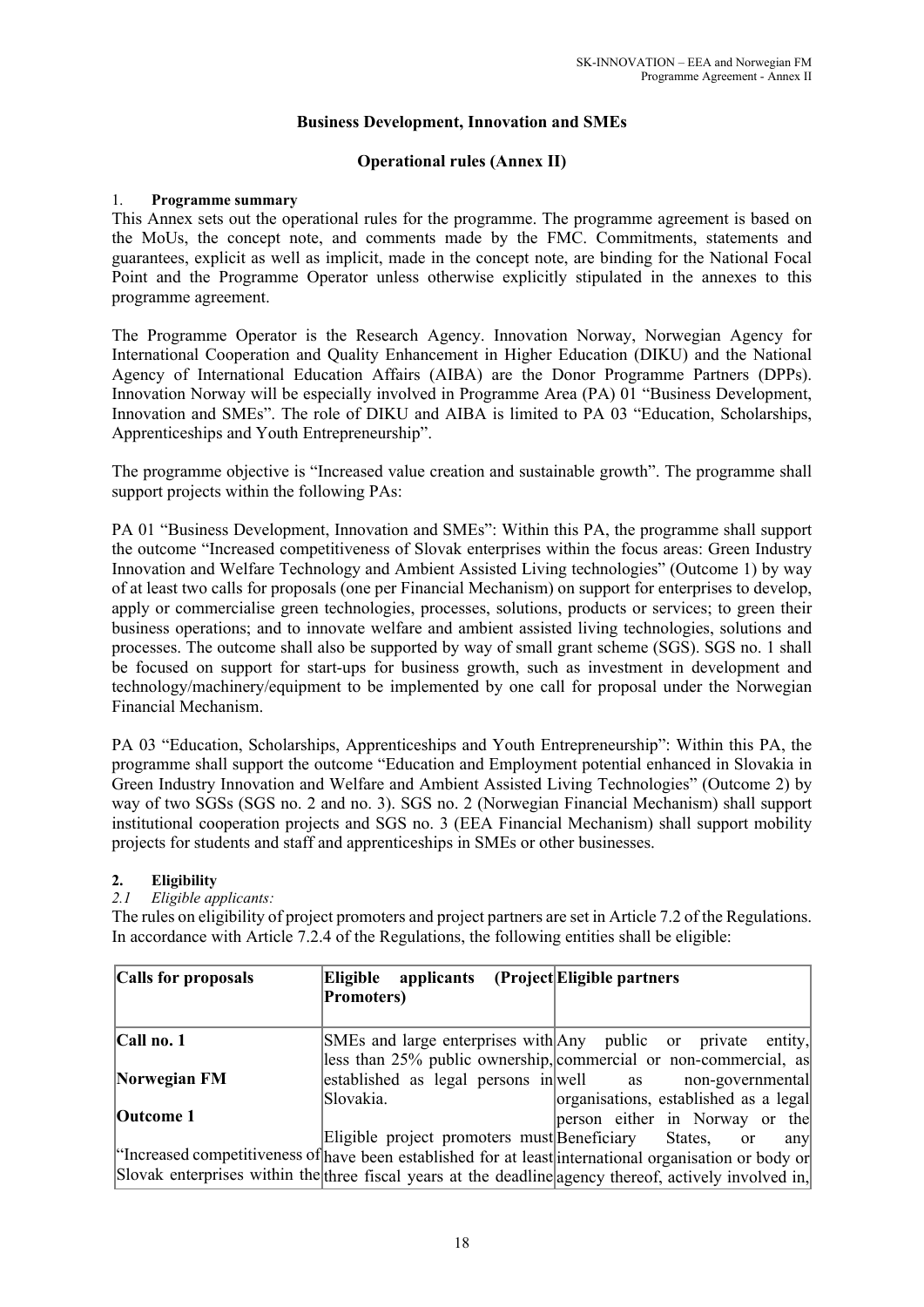| Call no. 2<br>SMEs and large enterprises with Any public or<br>private<br>entity,<br>less than 25% public ownership, commercial or non-commercial, as<br><b>EEA FM</b><br>established as legal persons in well<br>as<br>Slovakia.<br>organisations, established as a legal<br><b>Outcome 1</b><br>person either in the Donor States or<br>Eligible project promoters must the Beneficiary States,<br>or<br>any<br>focus areas: Green Industry for<br>submission<br>of<br>project and effectively contributing to, the<br>Innovation<br>Welfare proposals.<br>and<br>implementation of a project.<br>Ambient<br>and<br>Technology<br>Assisted Living technologies"<br>SGS no. 1<br><b>SMEs</b><br>established<br>legal Any public or<br>private<br>as<br>entity,<br>persons in Slovakia.<br>commercial or non-commercial, as<br>Norwegian FM<br>well<br>as<br>Eligible project promoters must organisations, established as a legal<br><b>Outcome 1</b><br>have been established for at least person either in Norway or the<br>one fiscal year, but not more than Beneficiary<br>States,<br><b>or</b><br>any<br>focus areas: Green Industry<br>and effectively contributing to, the<br>Innovation<br>and<br>Welfare<br>implementation of a project.<br>Ambient<br>Technology<br>and<br>Assisted Living technologies<br>SGS no. 2<br>Higher education institutions and Higher education institutions, upper-<br>schools<br>upper-secondary schools.<br>secondary<br>in<br>Slovakia,<br>Norwegian FM<br>Iceland, Lichtenstein or Norway.<br>Private enterprises established as<br>Outcome 2<br>legal persons in Slovakia or Norway<br>Institutional Cooperation<br>receive<br>cannot<br>any<br>"Education and Employment<br>contribution from the programme.<br>potential<br>enhanced<br>$\left  \text{in} \right $<br>Slovakia in Green Industry<br>Innovation and Welfare and<br>Ambient<br>Assisted<br>Living |
|----------------------------------------------------------------------------------------------------------------------------------------------------------------------------------------------------------------------------------------------------------------------------------------------------------------------------------------------------------------------------------------------------------------------------------------------------------------------------------------------------------------------------------------------------------------------------------------------------------------------------------------------------------------------------------------------------------------------------------------------------------------------------------------------------------------------------------------------------------------------------------------------------------------------------------------------------------------------------------------------------------------------------------------------------------------------------------------------------------------------------------------------------------------------------------------------------------------------------------------------------------------------------------------------------------------------------------------------------------------------------------------------------------------------------------------------------------------------------------------------------------------------------------------------------------------------------------------------------------------------------------------------------------------------------------------------------------------------------------------------------------------------------------------------------------------------------------------------------------------------------------------------------------------|
| non-governmental<br>non-governmental<br>"Increased competitiveness of five years at the deadline for international organisation or body or                                                                                                                                                                                                                                                                                                                                                                                                                                                                                                                                                                                                                                                                                                                                                                                                                                                                                                                                                                                                                                                                                                                                                                                                                                                                                                                                                                                                                                                                                                                                                                                                                                                                                                                                                                     |
|                                                                                                                                                                                                                                                                                                                                                                                                                                                                                                                                                                                                                                                                                                                                                                                                                                                                                                                                                                                                                                                                                                                                                                                                                                                                                                                                                                                                                                                                                                                                                                                                                                                                                                                                                                                                                                                                                                                |
| "Increased competitiveness of have been established for at least international organisation or body or<br>Slovak enterprises within the three fiscal years at the deadline agency thereof, actively involved in,                                                                                                                                                                                                                                                                                                                                                                                                                                                                                                                                                                                                                                                                                                                                                                                                                                                                                                                                                                                                                                                                                                                                                                                                                                                                                                                                                                                                                                                                                                                                                                                                                                                                                               |
|                                                                                                                                                                                                                                                                                                                                                                                                                                                                                                                                                                                                                                                                                                                                                                                                                                                                                                                                                                                                                                                                                                                                                                                                                                                                                                                                                                                                                                                                                                                                                                                                                                                                                                                                                                                                                                                                                                                |
|                                                                                                                                                                                                                                                                                                                                                                                                                                                                                                                                                                                                                                                                                                                                                                                                                                                                                                                                                                                                                                                                                                                                                                                                                                                                                                                                                                                                                                                                                                                                                                                                                                                                                                                                                                                                                                                                                                                |
|                                                                                                                                                                                                                                                                                                                                                                                                                                                                                                                                                                                                                                                                                                                                                                                                                                                                                                                                                                                                                                                                                                                                                                                                                                                                                                                                                                                                                                                                                                                                                                                                                                                                                                                                                                                                                                                                                                                |
|                                                                                                                                                                                                                                                                                                                                                                                                                                                                                                                                                                                                                                                                                                                                                                                                                                                                                                                                                                                                                                                                                                                                                                                                                                                                                                                                                                                                                                                                                                                                                                                                                                                                                                                                                                                                                                                                                                                |
|                                                                                                                                                                                                                                                                                                                                                                                                                                                                                                                                                                                                                                                                                                                                                                                                                                                                                                                                                                                                                                                                                                                                                                                                                                                                                                                                                                                                                                                                                                                                                                                                                                                                                                                                                                                                                                                                                                                |
|                                                                                                                                                                                                                                                                                                                                                                                                                                                                                                                                                                                                                                                                                                                                                                                                                                                                                                                                                                                                                                                                                                                                                                                                                                                                                                                                                                                                                                                                                                                                                                                                                                                                                                                                                                                                                                                                                                                |
|                                                                                                                                                                                                                                                                                                                                                                                                                                                                                                                                                                                                                                                                                                                                                                                                                                                                                                                                                                                                                                                                                                                                                                                                                                                                                                                                                                                                                                                                                                                                                                                                                                                                                                                                                                                                                                                                                                                |
|                                                                                                                                                                                                                                                                                                                                                                                                                                                                                                                                                                                                                                                                                                                                                                                                                                                                                                                                                                                                                                                                                                                                                                                                                                                                                                                                                                                                                                                                                                                                                                                                                                                                                                                                                                                                                                                                                                                |
|                                                                                                                                                                                                                                                                                                                                                                                                                                                                                                                                                                                                                                                                                                                                                                                                                                                                                                                                                                                                                                                                                                                                                                                                                                                                                                                                                                                                                                                                                                                                                                                                                                                                                                                                                                                                                                                                                                                |
|                                                                                                                                                                                                                                                                                                                                                                                                                                                                                                                                                                                                                                                                                                                                                                                                                                                                                                                                                                                                                                                                                                                                                                                                                                                                                                                                                                                                                                                                                                                                                                                                                                                                                                                                                                                                                                                                                                                |
|                                                                                                                                                                                                                                                                                                                                                                                                                                                                                                                                                                                                                                                                                                                                                                                                                                                                                                                                                                                                                                                                                                                                                                                                                                                                                                                                                                                                                                                                                                                                                                                                                                                                                                                                                                                                                                                                                                                |
| Slovak enterprises within the submission of project proposals. agency thereof, actively involved in,<br>are eligible partners, however they<br>financial                                                                                                                                                                                                                                                                                                                                                                                                                                                                                                                                                                                                                                                                                                                                                                                                                                                                                                                                                                                                                                                                                                                                                                                                                                                                                                                                                                                                                                                                                                                                                                                                                                                                                                                                                       |
|                                                                                                                                                                                                                                                                                                                                                                                                                                                                                                                                                                                                                                                                                                                                                                                                                                                                                                                                                                                                                                                                                                                                                                                                                                                                                                                                                                                                                                                                                                                                                                                                                                                                                                                                                                                                                                                                                                                |
|                                                                                                                                                                                                                                                                                                                                                                                                                                                                                                                                                                                                                                                                                                                                                                                                                                                                                                                                                                                                                                                                                                                                                                                                                                                                                                                                                                                                                                                                                                                                                                                                                                                                                                                                                                                                                                                                                                                |
|                                                                                                                                                                                                                                                                                                                                                                                                                                                                                                                                                                                                                                                                                                                                                                                                                                                                                                                                                                                                                                                                                                                                                                                                                                                                                                                                                                                                                                                                                                                                                                                                                                                                                                                                                                                                                                                                                                                |
|                                                                                                                                                                                                                                                                                                                                                                                                                                                                                                                                                                                                                                                                                                                                                                                                                                                                                                                                                                                                                                                                                                                                                                                                                                                                                                                                                                                                                                                                                                                                                                                                                                                                                                                                                                                                                                                                                                                |
|                                                                                                                                                                                                                                                                                                                                                                                                                                                                                                                                                                                                                                                                                                                                                                                                                                                                                                                                                                                                                                                                                                                                                                                                                                                                                                                                                                                                                                                                                                                                                                                                                                                                                                                                                                                                                                                                                                                |
|                                                                                                                                                                                                                                                                                                                                                                                                                                                                                                                                                                                                                                                                                                                                                                                                                                                                                                                                                                                                                                                                                                                                                                                                                                                                                                                                                                                                                                                                                                                                                                                                                                                                                                                                                                                                                                                                                                                |
|                                                                                                                                                                                                                                                                                                                                                                                                                                                                                                                                                                                                                                                                                                                                                                                                                                                                                                                                                                                                                                                                                                                                                                                                                                                                                                                                                                                                                                                                                                                                                                                                                                                                                                                                                                                                                                                                                                                |
|                                                                                                                                                                                                                                                                                                                                                                                                                                                                                                                                                                                                                                                                                                                                                                                                                                                                                                                                                                                                                                                                                                                                                                                                                                                                                                                                                                                                                                                                                                                                                                                                                                                                                                                                                                                                                                                                                                                |
|                                                                                                                                                                                                                                                                                                                                                                                                                                                                                                                                                                                                                                                                                                                                                                                                                                                                                                                                                                                                                                                                                                                                                                                                                                                                                                                                                                                                                                                                                                                                                                                                                                                                                                                                                                                                                                                                                                                |
|                                                                                                                                                                                                                                                                                                                                                                                                                                                                                                                                                                                                                                                                                                                                                                                                                                                                                                                                                                                                                                                                                                                                                                                                                                                                                                                                                                                                                                                                                                                                                                                                                                                                                                                                                                                                                                                                                                                |
|                                                                                                                                                                                                                                                                                                                                                                                                                                                                                                                                                                                                                                                                                                                                                                                                                                                                                                                                                                                                                                                                                                                                                                                                                                                                                                                                                                                                                                                                                                                                                                                                                                                                                                                                                                                                                                                                                                                |
|                                                                                                                                                                                                                                                                                                                                                                                                                                                                                                                                                                                                                                                                                                                                                                                                                                                                                                                                                                                                                                                                                                                                                                                                                                                                                                                                                                                                                                                                                                                                                                                                                                                                                                                                                                                                                                                                                                                |
|                                                                                                                                                                                                                                                                                                                                                                                                                                                                                                                                                                                                                                                                                                                                                                                                                                                                                                                                                                                                                                                                                                                                                                                                                                                                                                                                                                                                                                                                                                                                                                                                                                                                                                                                                                                                                                                                                                                |
|                                                                                                                                                                                                                                                                                                                                                                                                                                                                                                                                                                                                                                                                                                                                                                                                                                                                                                                                                                                                                                                                                                                                                                                                                                                                                                                                                                                                                                                                                                                                                                                                                                                                                                                                                                                                                                                                                                                |
|                                                                                                                                                                                                                                                                                                                                                                                                                                                                                                                                                                                                                                                                                                                                                                                                                                                                                                                                                                                                                                                                                                                                                                                                                                                                                                                                                                                                                                                                                                                                                                                                                                                                                                                                                                                                                                                                                                                |
|                                                                                                                                                                                                                                                                                                                                                                                                                                                                                                                                                                                                                                                                                                                                                                                                                                                                                                                                                                                                                                                                                                                                                                                                                                                                                                                                                                                                                                                                                                                                                                                                                                                                                                                                                                                                                                                                                                                |
|                                                                                                                                                                                                                                                                                                                                                                                                                                                                                                                                                                                                                                                                                                                                                                                                                                                                                                                                                                                                                                                                                                                                                                                                                                                                                                                                                                                                                                                                                                                                                                                                                                                                                                                                                                                                                                                                                                                |
|                                                                                                                                                                                                                                                                                                                                                                                                                                                                                                                                                                                                                                                                                                                                                                                                                                                                                                                                                                                                                                                                                                                                                                                                                                                                                                                                                                                                                                                                                                                                                                                                                                                                                                                                                                                                                                                                                                                |
| Technologies"                                                                                                                                                                                                                                                                                                                                                                                                                                                                                                                                                                                                                                                                                                                                                                                                                                                                                                                                                                                                                                                                                                                                                                                                                                                                                                                                                                                                                                                                                                                                                                                                                                                                                                                                                                                                                                                                                                  |
| SGS no. 3<br>Higher education institutions and Higher education institutions, upper-                                                                                                                                                                                                                                                                                                                                                                                                                                                                                                                                                                                                                                                                                                                                                                                                                                                                                                                                                                                                                                                                                                                                                                                                                                                                                                                                                                                                                                                                                                                                                                                                                                                                                                                                                                                                                           |
| upper-secondary schools.<br>secondary schools in Slovakia or                                                                                                                                                                                                                                                                                                                                                                                                                                                                                                                                                                                                                                                                                                                                                                                                                                                                                                                                                                                                                                                                                                                                                                                                                                                                                                                                                                                                                                                                                                                                                                                                                                                                                                                                                                                                                                                   |
| <b>EEA FM</b><br>Norway.<br>Private<br>enterprises                                                                                                                                                                                                                                                                                                                                                                                                                                                                                                                                                                                                                                                                                                                                                                                                                                                                                                                                                                                                                                                                                                                                                                                                                                                                                                                                                                                                                                                                                                                                                                                                                                                                                                                                                                                                                                                             |
| established as legal persons in<br><b>Outcome 2</b><br>Slovakia or the Donor States are                                                                                                                                                                                                                                                                                                                                                                                                                                                                                                                                                                                                                                                                                                                                                                                                                                                                                                                                                                                                                                                                                                                                                                                                                                                                                                                                                                                                                                                                                                                                                                                                                                                                                                                                                                                                                        |
| eligible<br>partners,<br>however<br>they<br>International<br>mobility<br>cannot<br>receive<br>financial                                                                                                                                                                                                                                                                                                                                                                                                                                                                                                                                                                                                                                                                                                                                                                                                                                                                                                                                                                                                                                                                                                                                                                                                                                                                                                                                                                                                                                                                                                                                                                                                                                                                                                                                                                                                        |
| any<br>supported - "Education and<br>contribution from the programme.                                                                                                                                                                                                                                                                                                                                                                                                                                                                                                                                                                                                                                                                                                                                                                                                                                                                                                                                                                                                                                                                                                                                                                                                                                                                                                                                                                                                                                                                                                                                                                                                                                                                                                                                                                                                                                          |
| Employment<br>potential                                                                                                                                                                                                                                                                                                                                                                                                                                                                                                                                                                                                                                                                                                                                                                                                                                                                                                                                                                                                                                                                                                                                                                                                                                                                                                                                                                                                                                                                                                                                                                                                                                                                                                                                                                                                                                                                                        |
| enhanced<br>Slovakia in<br>in<br>VET institutions in Switzerland with                                                                                                                                                                                                                                                                                                                                                                                                                                                                                                                                                                                                                                                                                                                                                                                                                                                                                                                                                                                                                                                                                                                                                                                                                                                                                                                                                                                                                                                                                                                                                                                                                                                                                                                                                                                                                                          |
| Green Industry Innovation<br>a specific cooperation agreement                                                                                                                                                                                                                                                                                                                                                                                                                                                                                                                                                                                                                                                                                                                                                                                                                                                                                                                                                                                                                                                                                                                                                                                                                                                                                                                                                                                                                                                                                                                                                                                                                                                                                                                                                                                                                                                  |
| and Welfare and Ambient<br>with Liechtenstein                                                                                                                                                                                                                                                                                                                                                                                                                                                                                                                                                                                                                                                                                                                                                                                                                                                                                                                                                                                                                                                                                                                                                                                                                                                                                                                                                                                                                                                                                                                                                                                                                                                                                                                                                                                                                                                                  |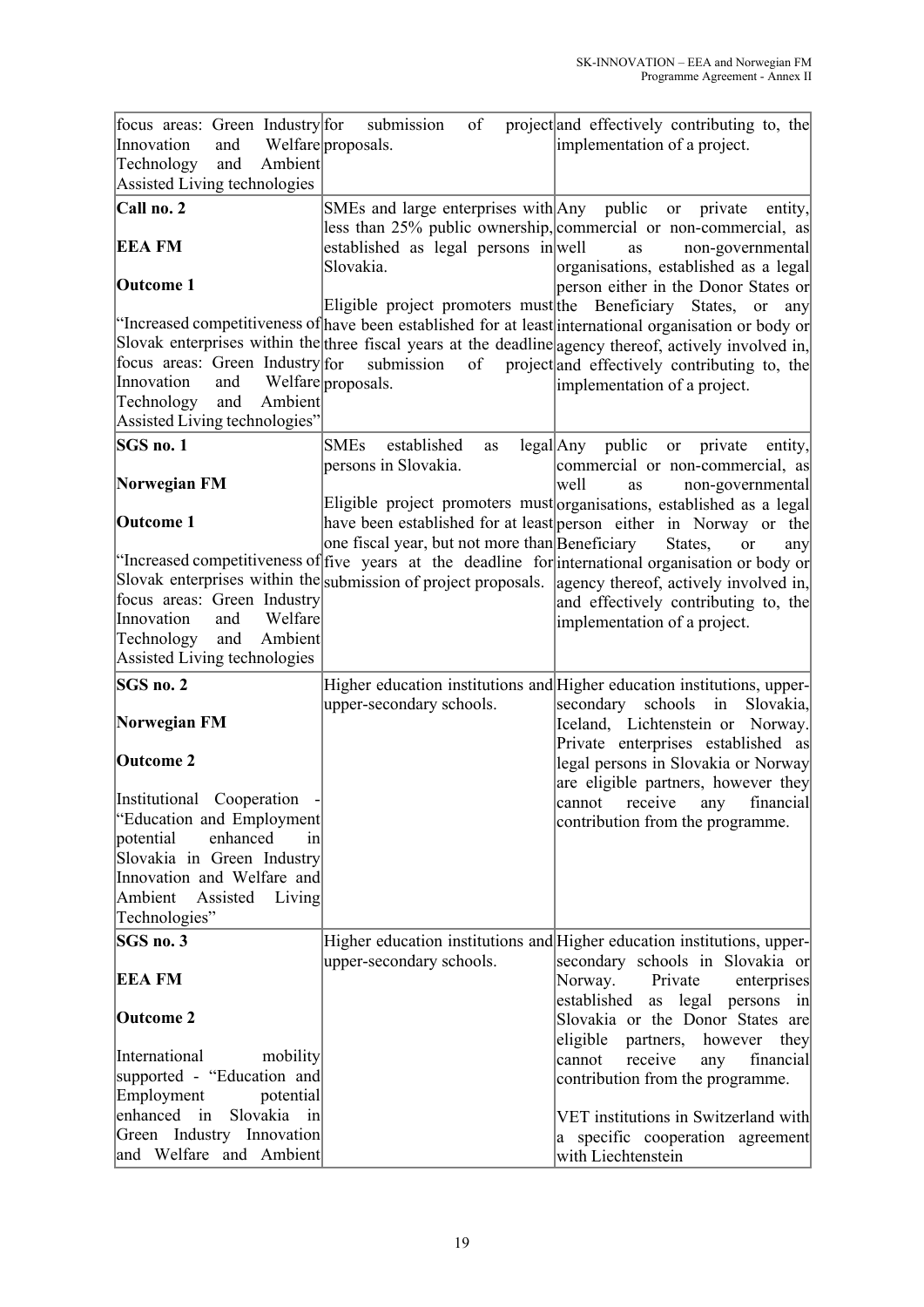|                    | ັ |  |
|--------------------|---|--|
| Technologies"<br>ັ |   |  |

Partnership with entities from the Donor States is mandatory within all projects selected under Outcome 2.

# *2.2 Special rules on eligibility of costs:*

In line with Article 8.4 of the Regulations, the project grant under Outcome 2 may take the form of the standard scales of unit costs contained in Annex 3 to the Guideline for Educational Programmes. The Programme Operator shall ensure that indirect costs are not eligible in conjunction with standard scales of unit costs where this would entail double funding.

# **3. Bilateral relations**

# *3.1 Bilateral relations*

The programme shall contribute to strengthening bilateral relations between Slovakia and the Donor States.

The programme shall as appropriate facilitate donor partnership projects by carrying out, *inter alia*, match-making events and activities in conjunction with launching calls for proposals, as well as by encouraging donor partnership projects in call texts.

The further use of the funds for bilateral relations allocated to the programme shall be agreed in the Cooperation Committee.

|                                                     | <b>Indicative</b><br>timing | <b>Available amount</b> | Minimum/Maximum grant<br>applied for |
|-----------------------------------------------------|-----------------------------|-------------------------|--------------------------------------|
| Call for proposals                                  | 2nd half 2019               | Total: $\epsilon$       | € 200 000 / € 2 000 000              |
| Norwegian FM                                        |                             | 11 578 235,00           |                                      |
| Outcome 1                                           |                             | $(GII - 7567882)$       |                                      |
| "Increased<br>competitiveness of Slovak             |                             | $WT/AAL -$              |                                      |
| enterprises within the<br>focus areas: Green        |                             | 4 010 353)              |                                      |
| Industry Innovation and<br>Welfare Technology and   |                             |                         |                                      |
| <b>Ambient Assisted Living</b><br>technologies"     |                             |                         |                                      |
| Call for proposals                                  | 1st half 2020               | Total: $\in$            | € 200 000 / € 2 000 000              |
| <b>EEAFM</b>                                        |                             | 5 415 883,00            |                                      |
| <b>Outcome 1</b>                                    |                             | (GII- 3 540 000)        |                                      |
| "Increased                                          |                             | $WT/AAL -$              |                                      |
| competitiveness of Slovak<br>enterprises within the |                             | 1 875 883)              |                                      |
| focus areas: Green                                  |                             |                         |                                      |
| Industry Innovation and<br>Welfare Technology and   |                             |                         |                                      |

# **4. Selection of projects and financial parameters**

*4.1 Open calls and availability of funds (including number of calls, duration of calls, and estimated size):*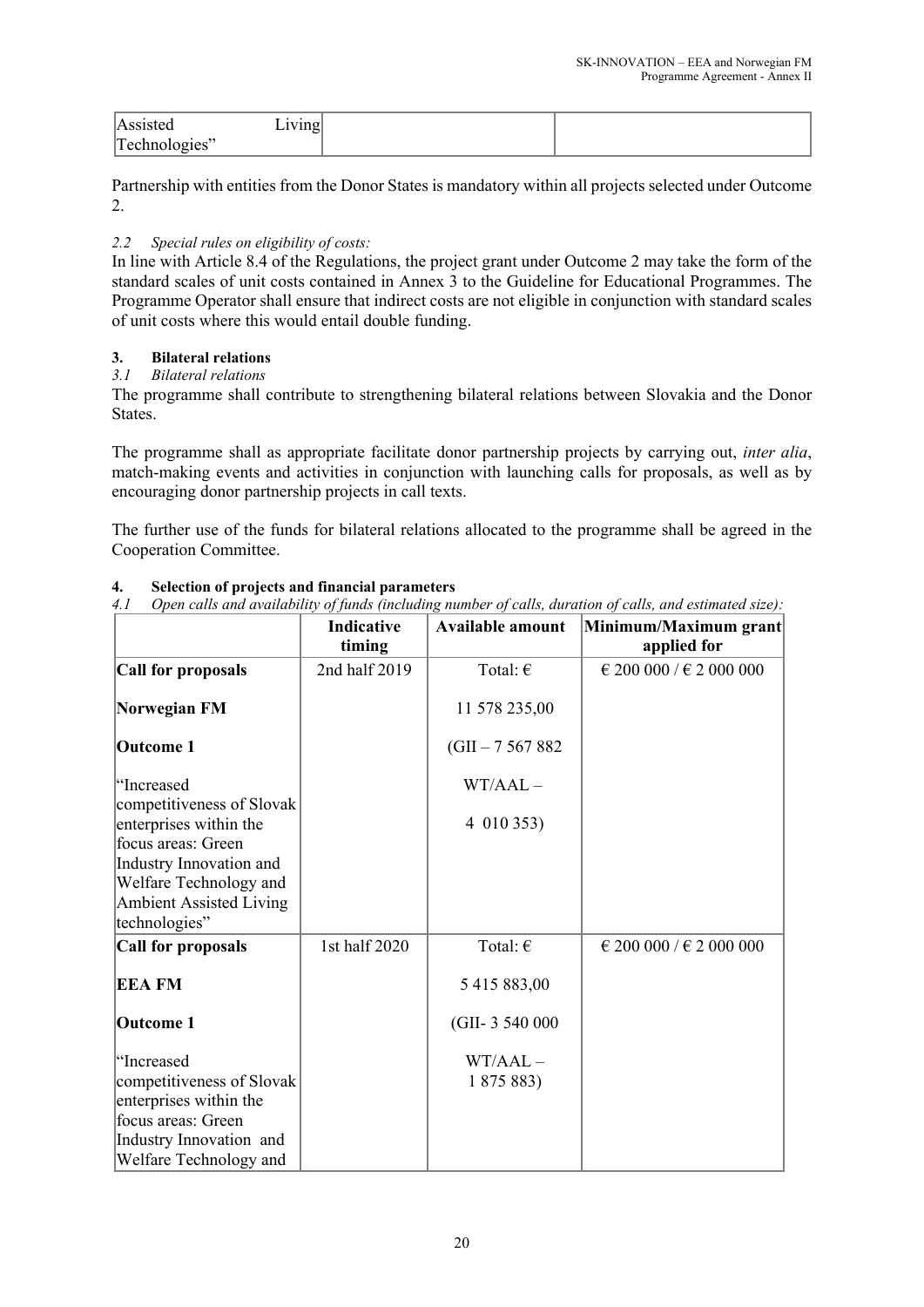| Ambient Assisted Living<br>technologies"                                                                                                                                                                                |               |                           |                       |
|-------------------------------------------------------------------------------------------------------------------------------------------------------------------------------------------------------------------------|---------------|---------------------------|-----------------------|
| SGS no. 1                                                                                                                                                                                                               | 1st half 2020 | Total: $\in$ 1 058 824,00 | € 100 000 / € 200 000 |
| Norwegian FM                                                                                                                                                                                                            |               | $(GII - 692079)$          |                       |
| Outcome 1                                                                                                                                                                                                               |               | $WT/AAL - 366745)$        |                       |
| "Increased<br>competitiveness of Slovak<br>enterprises within the<br>focus areas: Green<br>Industry Innovation and<br>Welfare Technology and<br>Ambient Assisted Living<br>technologies"                                |               |                           |                       |
| SGS no. 2                                                                                                                                                                                                               | 2nd half 2019 | Total:                    | € 5 000 / € 200 000   |
| Norwegian FM                                                                                                                                                                                                            |               | $\epsilon$ 2 470 588,00   |                       |
| Outcome 2                                                                                                                                                                                                               |               |                           |                       |
| Institutional<br>cooperation<br>supported<br>"Education<br>$\sim$<br>and Employment potential<br>enhanced in Slovakia in<br>Green Industry Innovation<br>and Welfare and Ambient<br>Assisted<br>Living<br>Technologies" |               |                           |                       |
| SGS no. 3                                                                                                                                                                                                               | 2nd half 2019 | Total:                    | € 5 000 / € 200 000   |
| <b>EEA FM</b>                                                                                                                                                                                                           |               | € 1 058 824,00            |                       |
| Outcome 2                                                                                                                                                                                                               |               |                           |                       |
| International mobility<br>supported - "Education<br>and Employment potential<br>enhanced in Slovakia in<br>Green Industry Innovation<br>and Welfare and Ambient<br>Assisted Living<br>Technologies"                     |               |                           |                       |

# *4.2 Selection procedures:*

The project evaluation and award of grants shall be in accordance with Article 7.4 of the Regulation.

The Programme Operator shall be responsible for project evaluation and for the award of grants.

The Programme Operator shall establish a Selection Committee that shall recommend the projects to be funded within the programme. The Selection Committee shall consist of at least three persons possessing the relevant expertise. At least one of them shall be external to the Programme Operator and its Partners. The DPP shall be voting member of the Selection Committee (Outcome 1 – Innovation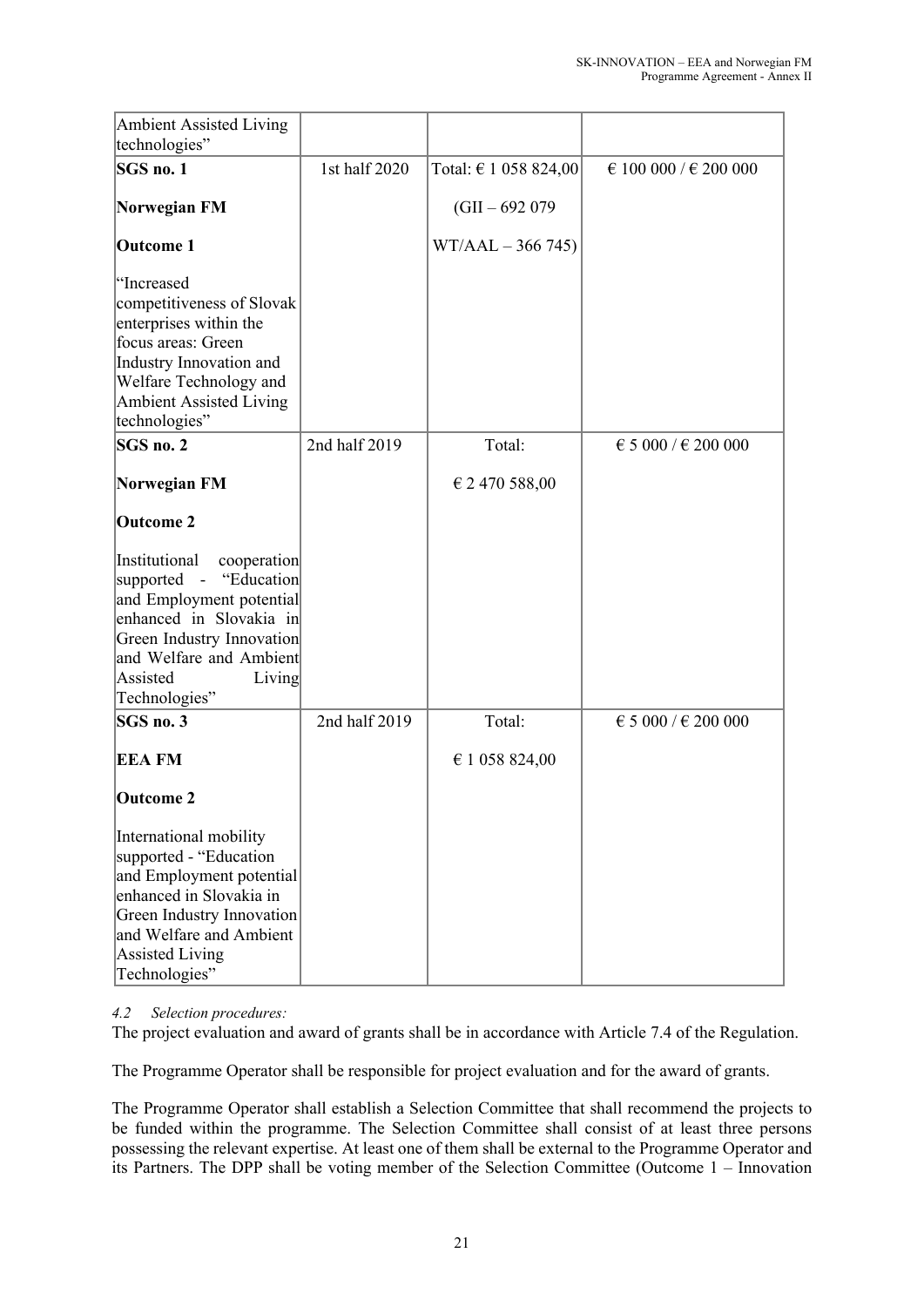Norway, Outcome 2 – DIKU and/or AIBA). The FMO and representatives from the Donors, including Embassies, and the National Focal Point shall be invited to participate in the meetings of the Selection Committee as observers.

The Programme Operator shall review the applications for compliance with administrative and eligibility criteria. Applicants whose applications are rejected at this stage shall be informed and given a reasonable time to appeal that decision.

Each application that meets the administrative and eligibility criteria shall be reviewed by two experts appointed by the Programme Operator, who shall be impartial and independent of applicants, the Programme Operator and the Selection Committee.

The experts shall separately score the project according to the selection criteria published with the call for proposals. For the purposes of ranking the project applications, the average of the scores awarded by the experts shall be used.

If the difference between the scores given by the two experts is more than 30 % of the higher score, a third expert shall be commissioned by the Programme Operator to score the project independently. In such cases the average score of the two closest scores shall be used for the ranking of the project applications.

The Programme Operator shall provide the Selection Committee with a list of the ranked projects. The Selection Committee shall review the ranked list of projects. It may modify the ranking of the projects in justified cases. The justification for the modifications shall be detailed in the minutes of the meeting of the Selection Committee. If such a modification results in a project's rejection, the affected applicant shall be informed in writing about the justification for the modification. The Selection Committee shall submit the list of recommended projects, together with a reserve list, to the Programme Operator.

The Programme Operator shall verify that the selection process has been conducted in accordance with the Regulation and that the recommendations from the Selection Committee comply with the rules and objectives of the programme. Following such verification, the Programme Operator shall, based on the recommendation of the Selection Committee, make a decision on which projects shall be supported. Prior to making such decision, an on the spot visit may be carried out by the Programme Operator when construction works or purchase of special equipment are foreseen in the project.

The Programme Operator shall notify the applicants about the results of the selection process within a reasonable time and publicise the results.

The process set out in this Article shall apply to all calls for proposals, including the SGS, under this programme.

# *4.3 Project grant rate:*

Grants to projects from the programme may be up to 100% of total eligible expenditure of the project. In the case of projects where the project promoter is an NGO or a social partner, as defined in Article 1.6 of the Regulation, the project grant rate may be up to 90% of total eligible expenditure of the project. The project grant rate shall in all cases be set at a level that complies with the State Aid rules in force and takes into account any and all other forms of public support granted to projects. Any remaining costs of the project shall be provided or obtained by the project promoter.

# **5. Additional mechanisms within the Programme**

*5.1 Pre-defined projects* Not Applicable.

*5.2 Financial Instruments* Not Applicable.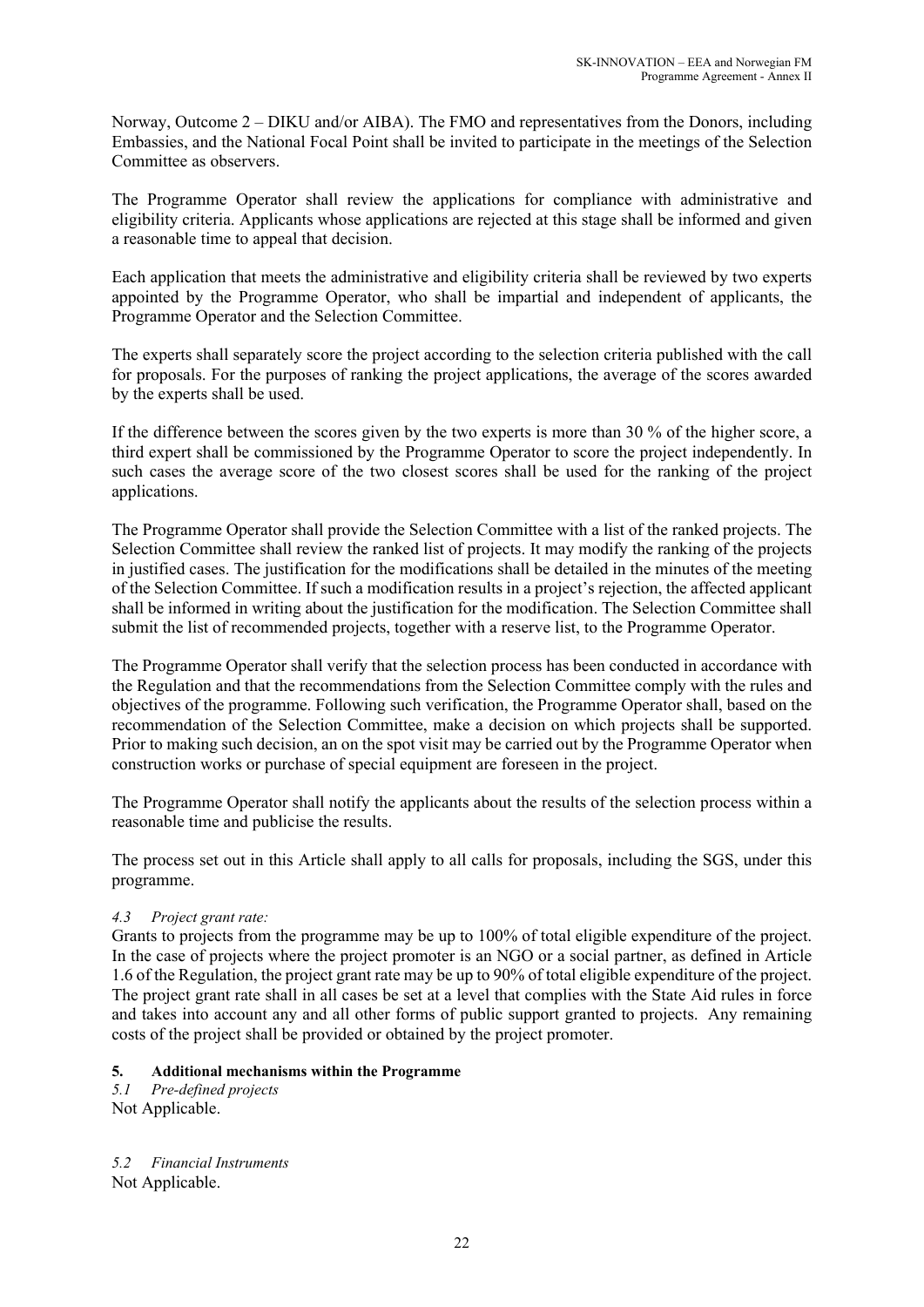# **6. Programme Management**

# *6.1 Payment flows*

The Programme Operator shall ensure that payments to projects are made in a timely manner. Interim and final payments to the projects shall be based on approved project reports.

Payments of the project grant shall take the form of advance payment, interim payments and a final payment. The advance payment shall be calculated as a percentage of the total grant awarded to the project and its level shall be set out in the project contract. The maximum level of advance payment and the total amount of interim payments shall be as follows:

| <b>Outcome</b>                 | Project<br><b>Implementation</b><br>Duration <sup>[1]</sup> | payment | <b>Advance</b> 1 <sup>st</sup> Interim<br><b>Payment</b> | 2 <sup>nd</sup><br><b>Interim</b><br><b>Payment</b> | 3 <sup>rd</sup> Interim 4 <sup>th</sup> Interim<br><b>Payment</b> |     | <b>Final</b><br><b>Payment Payment[2]</b> |
|--------------------------------|-------------------------------------------------------------|---------|----------------------------------------------------------|-----------------------------------------------------|-------------------------------------------------------------------|-----|-------------------------------------------|
| <b>Outcome</b> I               | $\leq$ 24 months                                            | 20%     | 40%                                                      | 30%                                                 | -                                                                 |     | 10%                                       |
| <b>Outcome</b><br>$\mathbf{I}$ | $24 - 36$ months                                            | 15%     | 30%                                                      | 25%                                                 | 20%                                                               |     | 10%                                       |
|                                | $>$ 36 months                                               | 10%     | 20%                                                      | 20%                                                 | 25%                                                               | 15% | 10%                                       |
|                                | $\leq$ 12 months                                            | 80%     | 10%                                                      | $\overline{\phantom{0}}$                            |                                                                   |     | 10%                                       |
|                                | $>12$ months                                                | 70%     | 20%                                                      | $\overline{\phantom{0}}$                            | -                                                                 |     | 10%                                       |

The advance payment shall be paid following the signature of the project contract. Subsequent payments shall be paid after the approval of project interim reports. The final payment will be paid after approval of the final report. An advance payment, if any, of a percentage of the total grant amount shall be paid within 15 working days from the submission of a request or within the period set in the project contract. The interim payments shall be paid within one month after the approval of project interim reports.

Upon approval of the final project report a final balance payment, if applicable, shall be made within one month.

The approval of project interim and final reports shall take place within three months from the submission of the required information.

The periodicity of reporting periods, and deadlines for reporting will be further detailed in the description of the Programme Operator's management and control systems.